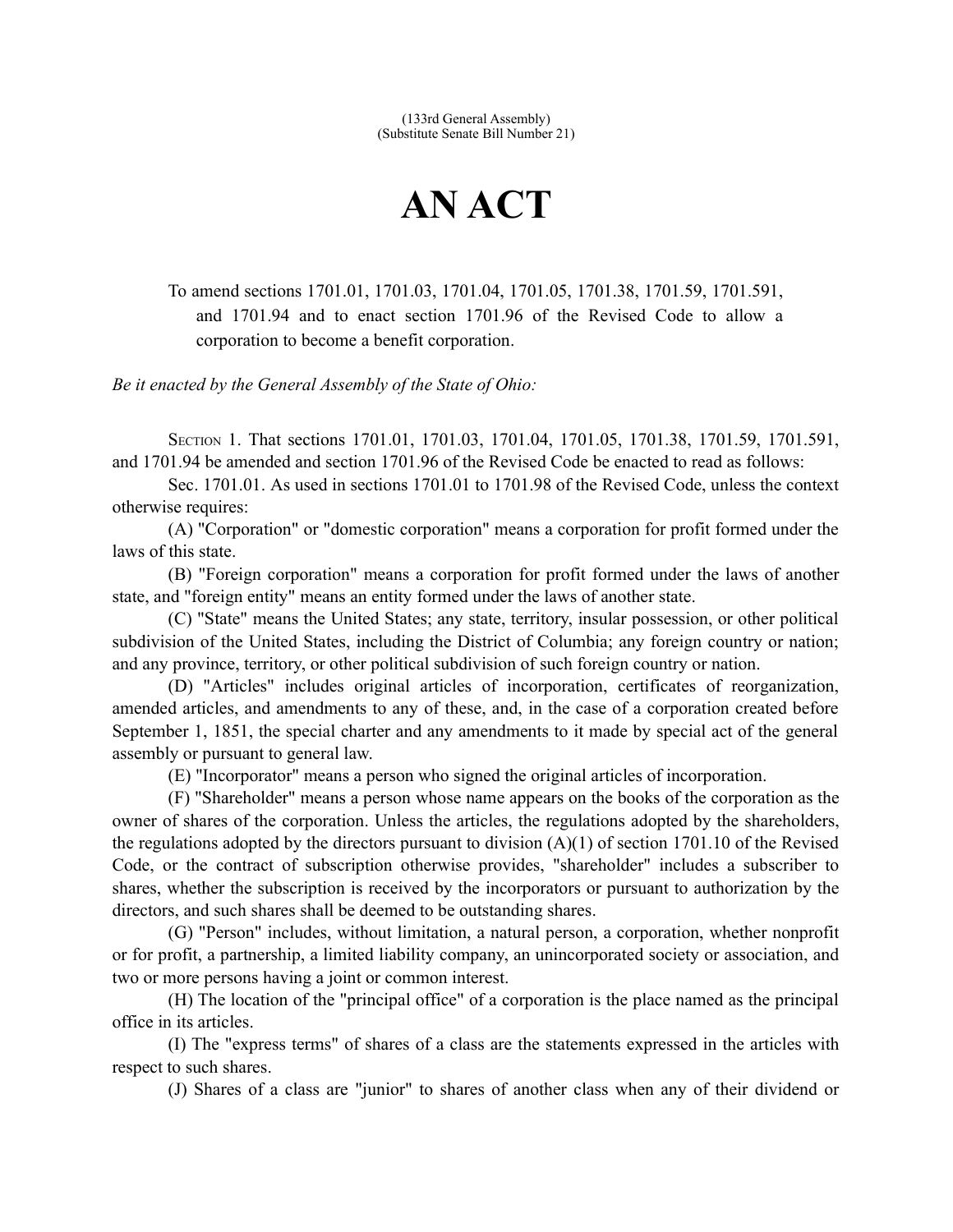distribution rights are subordinate to, or dependent or contingent upon, any right of, or dividend on, or distribution to, shares of such other class.

(K) "Treasury shares" means shares belonging to the corporation and not retired that have been either issued and thereafter acquired by the corporation or paid as a dividend or distribution in shares of the corporation on treasury shares of the same class; such shares shall be deemed to be issued, but they shall not be considered as an asset or a liability of the corporation, or as outstanding for dividend or distribution, quorum, voting, or other purposes, except, when authorized by the directors, for dividends or distributions in authorized but unissued shares of the corporation of the same class.

(L) To "retire" a share means to restore it to the status of an authorized but unissued share.

(M) "Redemption price of shares" means the amount required by the articles to be paid on redemption of shares.

(N) "Liquidation price" means the amount or portion of assets required by the articles to be distributed to the holders of shares of any class upon dissolution, liquidation, merger, or consolidation of the corporation, or upon sale of all or substantially all of its assets.

(O) "Insolvent" means that the corporation is unable to pay its obligations as they become due in the usual course of its affairs.

(P) "Parent corporation" or "parent" means a domestic or foreign corporation that owns and holds of record shares of another corporation, domestic or foreign, entitling the holder of the shares at the time to exercise a majority of the voting power in the election of the directors of the other corporation without regard to voting power that may thereafter exist upon a default, failure, or other contingency; "subsidiary corporation" or "subsidiary" means a domestic or foreign corporation of which another corporation, domestic or foreign, is the parent.

(Q) "Combination" means a transaction, other than a merger or consolidation, wherein either of the following applies:

(1) Voting shares of a domestic corporation are issued or transferred in consideration in whole or in part for the transfer to itself or to one or more of its subsidiaries, domestic or foreign, of all or substantially all the assets of one or more corporations, domestic or foreign, with or without good will or the assumption of liabilities;

(2) Voting shares of a foreign parent corporation are issued or transferred in consideration in whole or in part for the transfer of such assets to one or more of its domestic subsidiaries.

"Transferee corporation" in a combination means the corporation, domestic or foreign, to which the assets are transferred, and "transferor corporation" in a combination means the corporation, domestic or foreign, transferring such assets and to which, or to the shareholders of which, the voting shares of the domestic or foreign corporation are issued or transferred.

(R) "Majority share acquisition" means the acquisition of shares of a corporation, domestic or foreign, entitling the holder of the shares to exercise a majority of the voting power in the election of directors of such corporation without regard to voting power that may thereafter exist upon a default, failure, or other contingency, by either of the following:

(1) A domestic corporation in consideration in whole or in part, for the issuance or transfer of its voting shares;

(2) A domestic or foreign subsidiary in consideration in whole or in part for the issuance or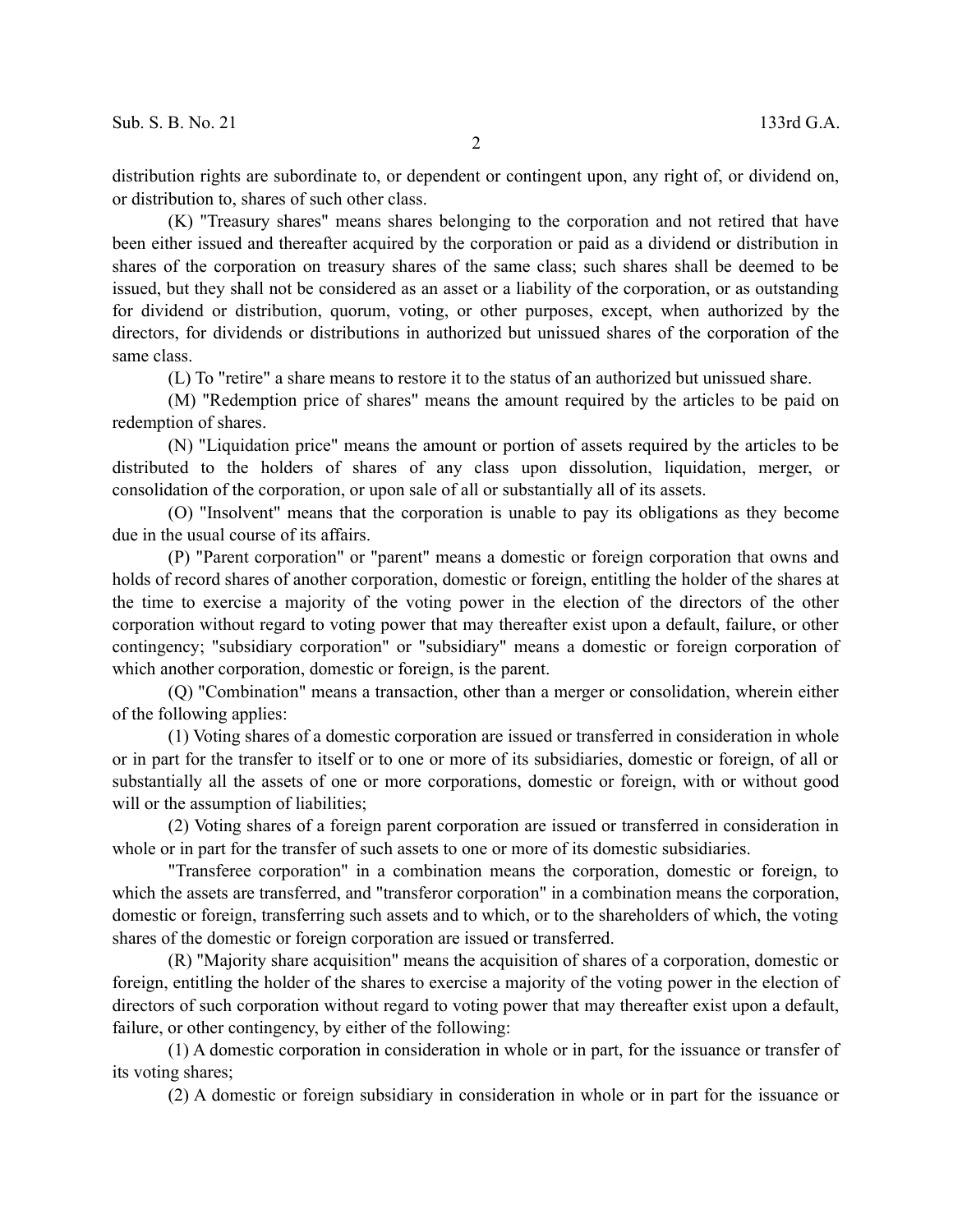transfer of voting shares of its domestic parent.

(S) "Acquiring corporation" in a combination means the domestic corporation whose voting shares are issued or transferred by it or its subsidiary or subsidiaries to the transferor corporation or corporations or the shareholders of the transferor corporation or corporations; and "acquiring corporation" in a majority share acquisition means the domestic corporation whose voting shares are issued or transferred by it or its subsidiary in consideration for shares of a domestic or foreign corporation entitling the holder of the shares to exercise a majority of the voting power in the election of directors of such corporation.

(T) When used in connection with a combination or a majority share acquisition, "voting shares" means shares of a corporation, domestic or foreign, entitling the holder of the shares to vote at the time in the election of directors of such corporation without regard to voting power which may thereafter exist upon a default, failure, or other contingency.

(U) "An emergency" exists when the governor, or any other person lawfully exercising the power and discharging the duties of the office of governor, proclaims that an attack on the United States or any nuclear, atomic, or other disaster has caused an emergency for corporations, and such an emergency shall continue until terminated by proclamation of the governor or any other person lawfully exercising the powers and discharging the duties of the office of governor.

(V) "Constituent corporation" means an existing corporation merging into or into which is being merged one or more other entities in a merger or an existing corporation being consolidated with one or more other entities into a new entity in a consolidation, whether any of the entities is domestic or foreign, and "constituent entity" means any entity merging into or into which is being merged one or more other entities in a merger, or an existing entity being consolidated with one or more other entities into a new entity in a consolidation, whether any of the entities is domestic or foreign.

(W) "Surviving corporation" means the constituent domestic or foreign corporation that is specified as the corporation into which one or more other constituent entities are to be or have been merged, and "surviving entity" means the constituent domestic or foreign entity that is specified as the entity into which one or more other constituent entities are to be or have been merged.

(X) "Close corporation agreement" means an agreement that satisfies the three requirements of division (A) of section 1701.591 of the Revised Code.

(Y) "Issuing public corporation" means a domestic corporation with fifty or more shareholders that has its principal place of business, its principal executive offices, assets having substantial value, or a substantial percentage of its assets within this state, and as to which no valid close corporation agreement exists under division (H) of section 1701.591 of the Revised Code.

 $(Z)(1)$  "Control share acquisition" means the acquisition, directly or indirectly, by any person of shares of an issuing public corporation that, when added to all other shares of the issuing public corporation in respect of which the person may exercise or direct the exercise of voting power as provided in this division, would entitle the person, immediately after the acquisition, directly or indirectly, alone or with others, to exercise or direct the exercise of the voting power of the issuing public corporation in the election of directors within any of the following ranges of such voting power:

(a) One-fifth or more but less than one-third of such voting power;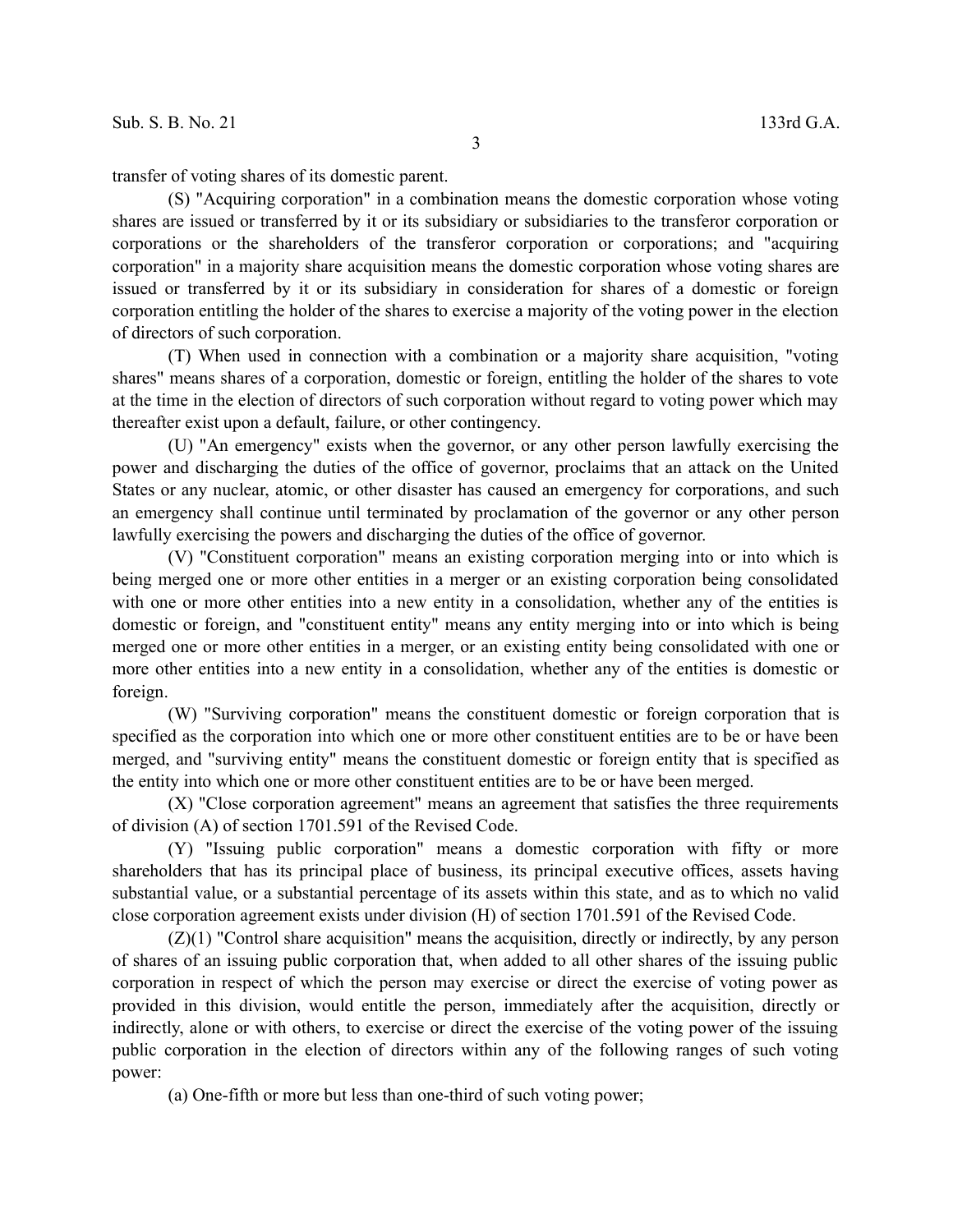(b) One-third or more but less than a majority of such voting power;

(c) A majority or more of such voting power.

A bank, broker, nominee, trustee, or other person that acquires shares in the ordinary course of business for the benefit of others in good faith and not for the purpose of circumventing section 1701.831 of the Revised Code shall, however, be deemed to have voting power only of shares in respect of which such person would be able, without further instructions from others, to exercise or direct the exercise of votes on a proposed control share acquisition at a meeting of shareholders called under section 1701.831 of the Revised Code.

(2) The acquisition by any person of any shares of an issuing public corporation does not constitute a control share acquisition for the purpose of section 1701.831 of the Revised Code if the acquisition was or is consummated in, results from, or is the consequence of any of the following circumstances:

(a) Prior to November 19, 1982;

(b) Pursuant to a contract existing prior to November 19, 1982;

(c) By bequest or inheritance, by operation of law upon the death of an individual, or by any other transfer without valuable consideration, including a gift, that is made in good faith and not for the purpose of circumventing section 1701.831 of the Revised Code;

(d) Pursuant to the satisfaction of a pledge or other security interest created in good faith and not for the purpose of circumventing section 1701.831 of the Revised Code;

(e) Pursuant to a merger or consolidation adopted, or a combination or majority share acquisition authorized, by vote of the shareholders of the issuing public corporation in compliance with section 1701.78, 1701.781, 1701.79, 1701.791, or 1701.83 of the Revised Code, or pursuant to a merger adopted in compliance with section 1701.802 of the Revised Code;

(f) The person's being entitled, immediately thereafter, to exercise or direct the exercise of voting power of the issuing public corporation in the election of directors within the same range theretofore attained by that person either in compliance with the provisions of section 1701.831 of the Revised Code or as a result solely of the issuing public corporation's purchase of shares issued by it;

(g) The person's being engaged in business as an underwriter of securities who acquires the shares directly from the issuing public corporation or an affiliate or associate of the issuing public corporation through its participation in good faith in a firm commitment underwriting registered under the "Securities Act of 1933," 15 U.S.C. 77a et seq., and not for the purpose of circumventing section 1701.831 of the Revised Code.

The acquisition by any person of shares of an issuing public corporation in a manner described under division (Z)(2) of this section shall be deemed a control share acquisition authorized pursuant to section 1701.831 of the Revised Code within the range of voting power under division  $(Z)(1)(a)$ , (b), or (c) of this section that such person is entitled to exercise after the acquisition, provided, in the case of an acquisition in a manner described under division  $(Z)(2)(c)$  or (d) of this section, the transferor of shares to such person had previously obtained any authorization of shareholders required under section 1701.831 of the Revised Code in connection with the transferor's acquisition of shares of the issuing public corporation.

(3) The acquisition of shares of an issuing public corporation in good faith and not for the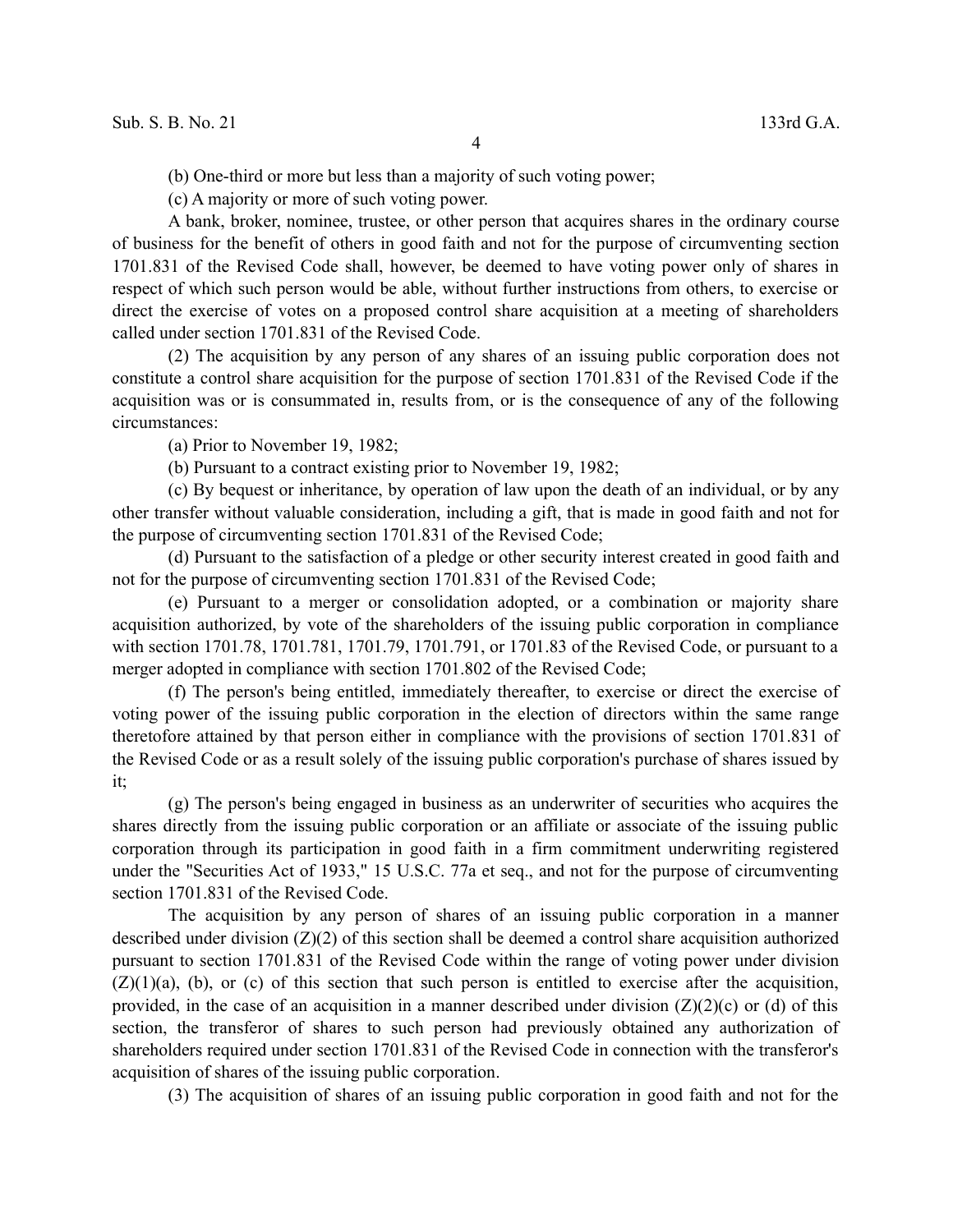5

purpose of circumventing section 1701.831 of the Revised Code from any person whose control share acquisition previously had been authorized by shareholders in compliance with section 1701.831 of the Revised Code, or from any person whose previous acquisition of shares of an issuing public corporation would have constituted a control share acquisition but for division  $(Z)(2)$  or (3) of this section, does not constitute a control share acquisition for the purpose of section 1701.831 of the Revised Code unless such acquisition entitles the person making the acquisition, directly or indirectly, alone or with others, to exercise or direct the exercise of voting power of the corporation in the election of directors in excess of the range of voting power authorized pursuant to section 1701.831 of the Revised Code, or deemed to be so authorized under division  $(Z)(2)$  of this section.

(AA) "Acquiring person" means any person who has delivered an acquiring person statement to an issuing public corporation pursuant to section 1701.831 of the Revised Code.

(BB) "Acquiring person statement" means a written statement that complies with division (B) of section 1701.831 of the Revised Code.

(CC)(1) "Interested shares" means the shares of an issuing public corporation in respect of which any of the following persons may exercise or direct the exercise of the voting power of the corporation in the election of directors:

(a) An acquiring person;

(b) Any officer of the issuing public corporation elected or appointed by the directors of the issuing public corporation;

(c) Any employee of the issuing public corporation who is also a director of such corporation;

(d) Any person that acquires such shares for valuable consideration during the period beginning with the date of the first public disclosure of a proposal for, or expression of interest in, a control share acquisition of the issuing public corporation; a transaction pursuant to section 1701.76, 1701.78, 1701.781, 1701.79, 1701.791, 1701.83, or 1701.86 of the Revised Code that involves the issuing public corporation or its assets; or any action that would directly or indirectly result in a change in control of the issuing public corporation or its assets, and ending on the record date established by the directors pursuant to section 1701.45 and division (D) of section 1701.831 of the Revised Code, if either of the following applies:

(i) The aggregate consideration paid or given by the person who acquired the shares, and any other persons acting in concert with the person, for all such shares exceeds two hundred fifty thousand dollars;

(ii) The number of shares acquired by the person who acquired the shares, and any other persons acting in concert with the person, exceeds one-half of one per cent of the outstanding shares of the corporation entitled to vote in the election of directors.

(e) Any person that transfers such shares for valuable consideration after the record date described in division  $(CC)(1)(d)$  of this section as to shares so transferred, if accompanied by the voting power in the form of a blank proxy, an agreement to vote as instructed by the transferee, or otherwise.

(2) If any part of this division is held to be illegal or invalid in application, the illegality or invalidity does not affect any legal and valid application thereof or any other provision or application of this division or section 1701.831 of the Revised Code that can be given effect without the invalid or illegal provision, and the parts and applications of this division are severable.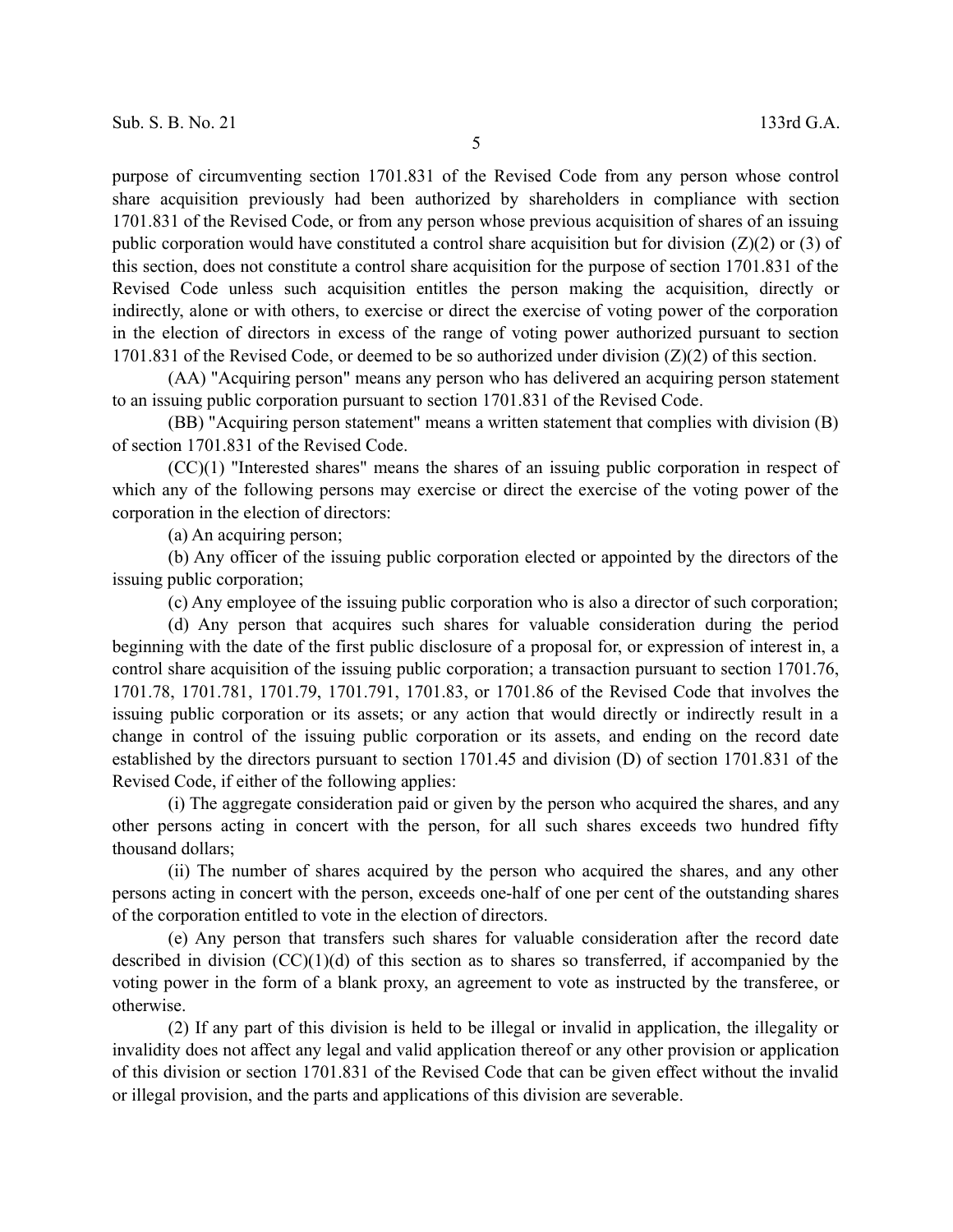$\text{Sub. S. B. No. 21}$  133rd G.A.

(DD) "Certificated security" and "uncertificated security" have the same meanings as in section 1308.01 of the Revised Code.

(EE) "Entity" means any of the following:

(1) A for profit corporation existing under the laws of this state or any other state;

(2) Any of the following organizations existing under the laws of this state, the United States, or any other state:

(a) A business trust or association;

(b) A real estate investment trust;

(c) A common law trust;

(d) An unincorporated business or for profit organization, including a general or limited partnership;

(e) A limited liability company;

(f) A nonprofit corporation.

(FF) "Benefit corporation" means a corporation that sets forth in its articles of incorporation one or more beneficial purposes among the purposes for which the corporation is formed.

(GG) "Beneficial purpose" means seeking to have a bona fide positive effect or to reduce one or more bona fide negative effects of an artistic, charitable, cultural, economic, educational, environmental, literary, medical, religious, scientific, or technological nature for the benefit of persons, entities, communities, or interests other than shareholders in their capacity as shareholders.

Sec. 1701.03. (A)(1) A corporation may be formed under this chapter for any purpose or combination of purposes for which individuals lawfully may associate themselves, except that, if the Revised Code contains special provisions pertaining to the formation of any designated type of corporation other than a professional association, as defined in section 1785.01 of the Revised Code, a corporation of that type shall be formed in accordance with the special provisions.

(2) The purpose for which a corporation is formed may include a beneficial purpose. Except to the extent that the articles otherwise provide, both of the following apply:

(a) Having a beneficial purpose does not prevent a corporation from seeking any of the other purposes for which the corporation is formed, including operation of the corporation for pecuniary gain or profit and distribution of net earnings.

(b) No particular purpose of a corporation has priority over any other purpose of the corporation.

(3) A corporation that does not have a beneficial purpose is not required to operate exclusively for profit or distribution of net earnings of the corporation in all instances.

(4) To be effective, a beneficial purpose shall be expressly provided in the articles. A statement of purpose in the articles that includes any purpose or combination of purposes for which individuals lawfully may associate themselves, without the express provision of a beneficial purpose, does not establish a beneficial purpose as a purpose of the corporation.

(5) A corporation that meets both of the following shall not amend its articles of incorporation to include a beneficial purpose:

(a) The corporation has issued and has outstanding shares listed on a national securities exchange or regularly quoted in an over-the-counter market by one or more members of a national or affiliated securities association.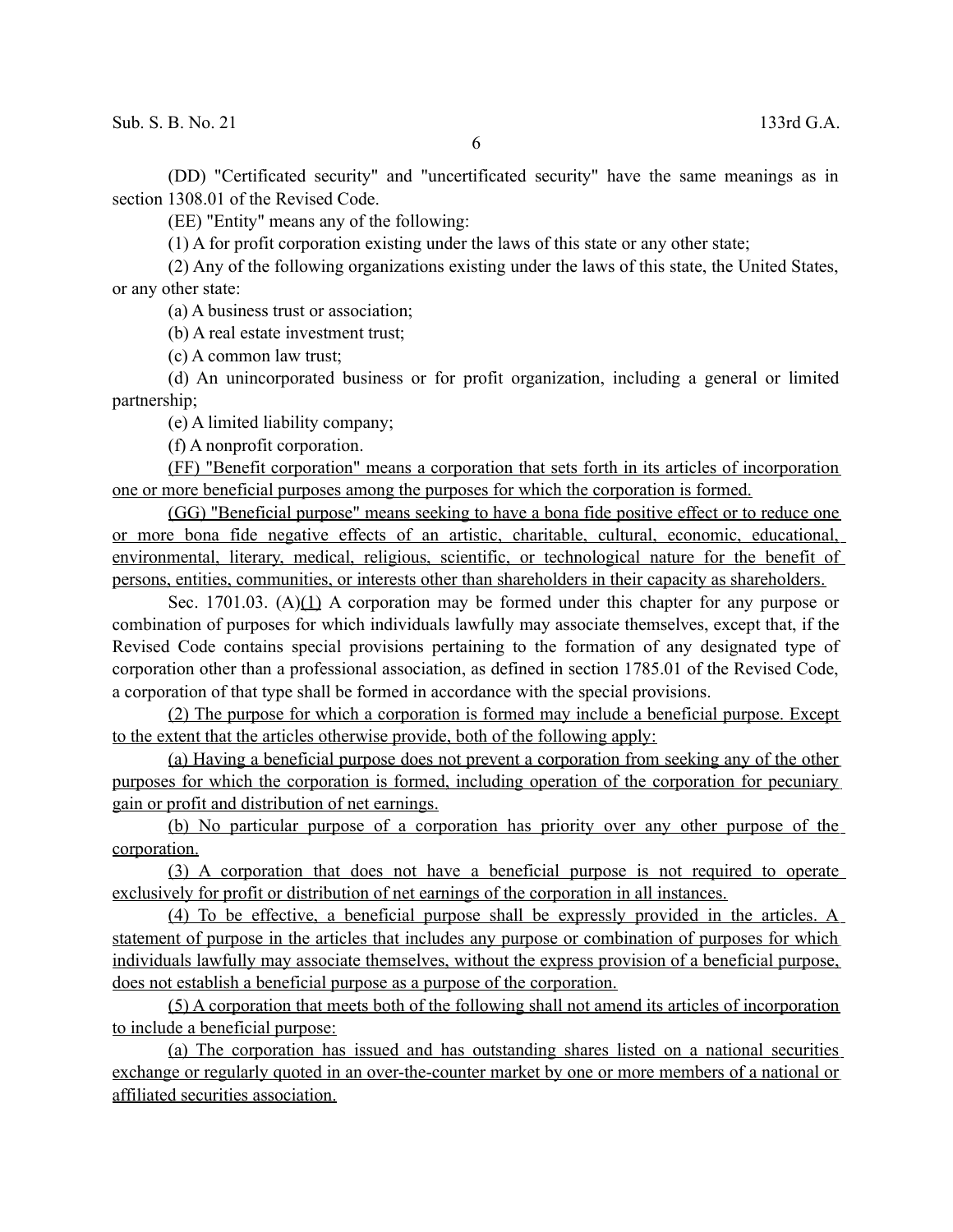(b) The initial articles of the corporation did not include a beneficial purpose.

(B) On and after July 1, 1994, a corporation may be formed under this chapter for the purpose of carrying on the practice of any profession, including, but not limited to, a corporation for the purpose of providing public accounting or certified public accounting services, a corporation for the erection, owning, and conducting of a sanitarium for receiving and caring for patients, medical and hygienic treatment of patients, and instruction of nurses in the treatment of disease and in hygiene, a corporation for the purpose of providing architectural, landscape architectural, professional engineering, or surveying services or any combination of those types of services, and a corporation for the purpose of providing a combination of the professional services, as defined in section 1785.01 of the Revised Code, of optometrists authorized under Chapter 4725. of the Revised Code, chiropractors authorized under Chapter 4734. of the Revised Code to practice chiropractic or acupuncture, psychologists authorized under Chapter 4732. of the Revised Code, registered or licensed practical nurses authorized under Chapter 4723. of the Revised Code, pharmacists authorized under Chapter 4729. of the Revised Code, physical therapists authorized under sections 4755.40 to 4755.56 of the Revised Code, occupational therapists authorized under sections 4755.04 to 4755.13 of the Revised Code, mechanotherapists authorized under section 4731.151 of the Revised Code, doctors of medicine and surgery, osteopathic medicine and surgery, or podiatric medicine and surgery authorized under Chapter 4731. of the Revised Code, and licensed professional clinical counselors, licensed professional counselors, independent social workers, social workers, independent marriage and family therapists, or marriage and family therapists authorized under Chapter 4757. of the Revised Code.

This chapter does not restrict, limit, or otherwise affect the authority or responsibilities of any agency, board, commission, department, office, or other entity to license, register, and otherwise regulate the professional conduct of individuals or organizations of any kind rendering professional services, as defined in section 1785.01 of the Revised Code, in this state or to regulate the practice of any profession that is within the jurisdiction of the agency, board, commission, department, office, or other entity, notwithstanding that an individual is a director, officer, employee, or other agent of a corporation formed under this chapter and is rendering professional services or engaging in the practice of a profession through a corporation formed under this chapter or that the organization is a corporation formed under this chapter.

(C) Nothing in division (A) or (B) of this section precludes the organization of a professional association in accordance with this chapter and Chapter 1785. of the Revised Code or the formation of a limited liability company under Chapter 1705. of the Revised Code with respect to a business, as defined in section 1705.01 of the Revised Code.

(D) No corporation formed for the purpose of providing a combination of the professional services, as defined in section 1785.01 of the Revised Code, of optometrists authorized under Chapter 4725. of the Revised Code, chiropractors authorized under Chapter 4734. of the Revised Code to practice chiropractic or acupuncture, psychologists authorized under Chapter 4732. of the Revised Code, registered or licensed practical nurses authorized under Chapter 4723. of the Revised Code, pharmacists authorized under Chapter 4729. of the Revised Code, physical therapists authorized under sections 4755.40 to 4755.56 of the Revised Code, occupational therapists authorized under sections 4755.04 to 4755.13 of the Revised Code, mechanotherapists authorized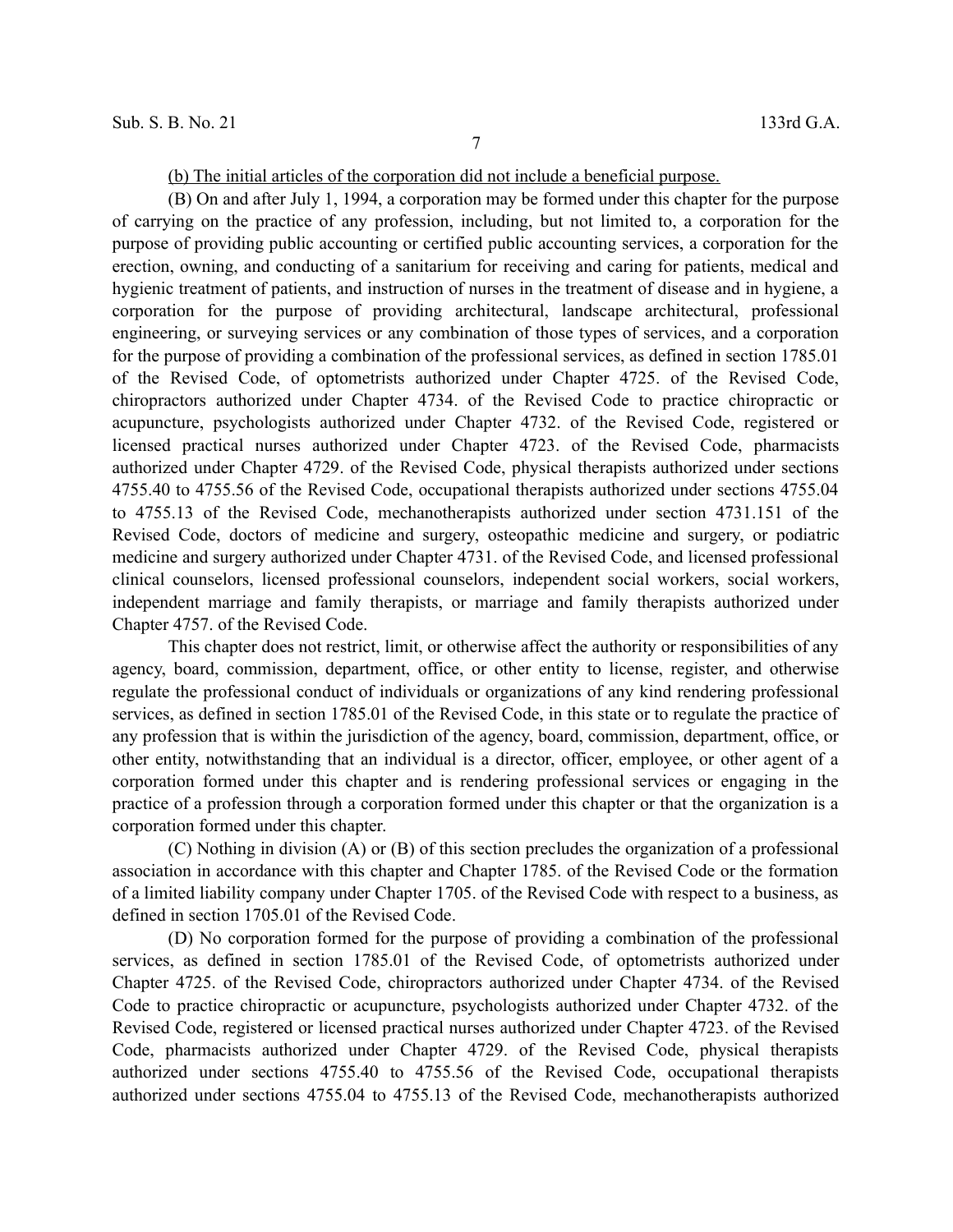under section 4731.151 of the Revised Code, doctors of medicine and surgery, osteopathic medicine and surgery, or podiatric medicine and surgery authorized under Chapter 4731. of the Revised Code, and licensed professional clinical counselors, licensed professional counselors, independent social workers, social workers, independent marriage and family therapists, or marriage and family therapists authorized under Chapter 4757. of the Revised Code shall control the professional clinical judgment exercised within accepted and prevailing standards of practice of a licensed, certificated, or otherwise legally authorized optometrist, chiropractor, chiropractor practicing acupuncture through the state chiropractic board, psychologist, nurse, pharmacist, physical therapist, occupational therapist, mechanotherapist, doctor of medicine and surgery, osteopathic medicine and surgery, or podiatric medicine and surgery, licensed professional clinical counselor, licensed professional counselor, independent social worker, social worker, independent marriage and family therapist, or marriage and family therapist in rendering care, treatment, or professional advice to an individual patient.

This division does not prevent a hospital, as defined in section 3727.01 of the Revised Code, insurer, as defined in section 3999.36 of the Revised Code, or intermediary organization, as defined in section 1751.01 of the Revised Code, from entering into a contract with a corporation described in this division that includes a provision requiring utilization review, quality assurance, peer review, or other performance or quality standards. Those activities shall not be construed as controlling the professional clinical judgment of an individual practitioner listed in this division.

Sec. 1701.04. (A) Any person, singly or jointly with others, and without regard to residence, domicile, or state of incorporation, may form a corporation by signing and filing with the secretary of state articles of incorporation that shall set forth all of the following:

(1) The name of the corporation, which shall be in compliance with division (A) of section 1701.05 of the Revised Code;

(2) The place in this state where the principal office of the corporation is to be located;

(3) The authorized number and the par value per share of shares with par value, and the authorized number of shares without par value, except that the articles of a banking, safe deposit, trust, or insurance corporation shall not authorize shares without par value; the express terms, if any, of the shares; and, if the shares are classified, the designation of each class, the authorized number and par value per share, if any, of the shares of each class, and the express terms of the shares of each class;

(4) If the corporation is to have an initial stated capital, the amount of that stated capital.

(B) The articles also may set forth any of the following:

(1) The names of the individuals who are to serve as initial directors;

(2) The purpose or purposes for which the corporation is formed, but in the absence of a statement of the purpose or purposes or except as expressly set forth in such statement, the purpose for which any corporation is formed is to engage in any lawful act or activity for which a corporation may be formed under this chapter, and all lawful acts and activities of the corporation are within the purposes of the corporation;

(3) Any priority or other method for balancing the purposes for which the corporation is formed;

(4) Any lawful provision for the purpose of defining, limiting, or regulating the exercise of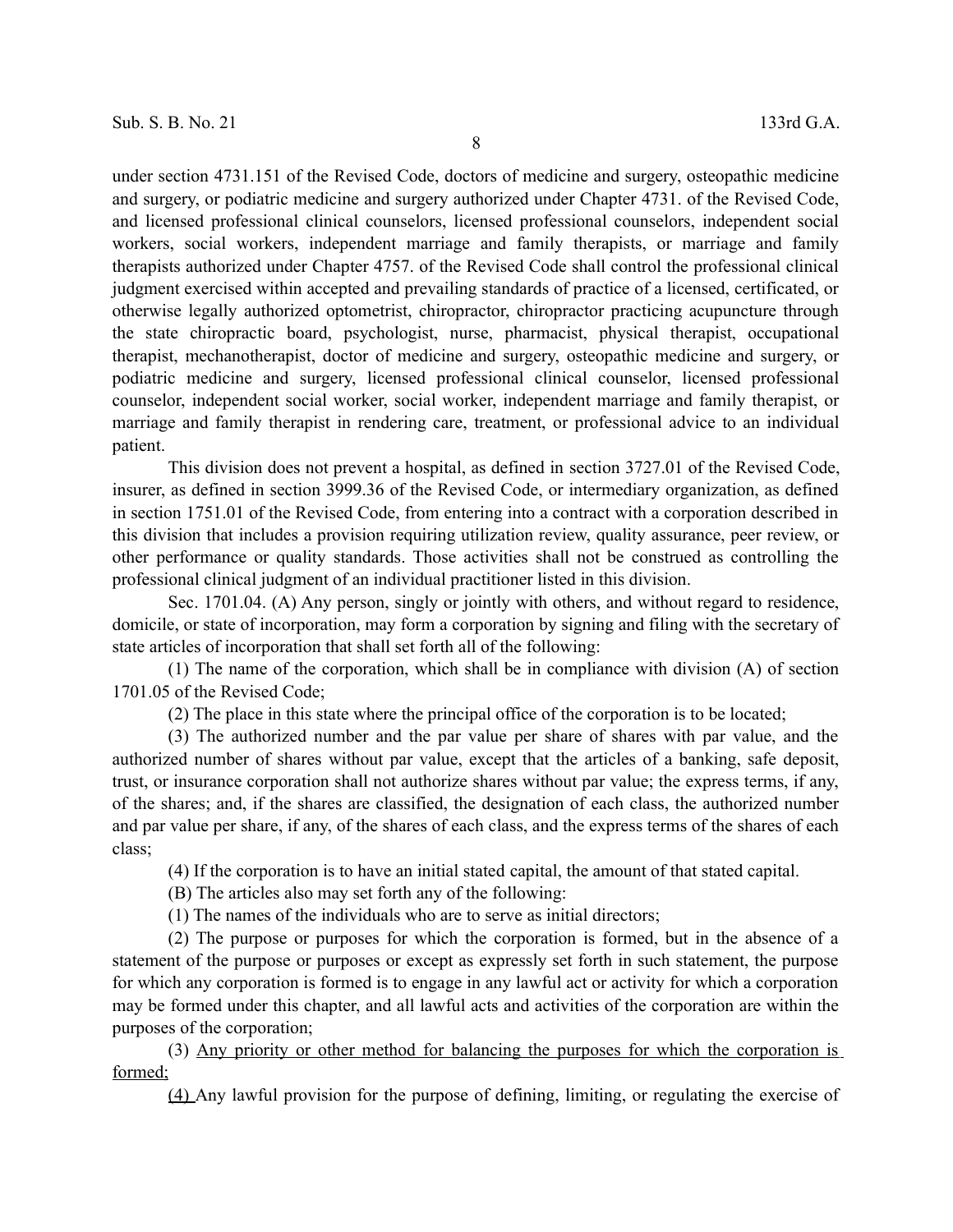the authority of the corporation, the incorporators, the directors, the officers, the shareholders, or the holders of any class of shares;

 $(4)$  (5) Any provision that may be set forth in the regulations;

(5) (6) A provision specifying the period of existence of the corporation if it is to be otherwise than perpetual;

 $(6)$  (7) A provision eliminating the right of every shareholder to vote cumulatively in the election of directors;

 $(7)$  (8) Any additional provision permitted by this chapter.

(C) A written appointment of a statutory agent for the purposes set forth in section 1701.07 of the Revised Code shall be filed with the articles, unless the corporation belongs to one of the classes mentioned in division (O) of that section.

(D) The legal existence of the corporation begins upon the filing of the articles or on a later date specified in the articles that is not more than ninety days after filing, and, unless the articles otherwise provide, its period of existence shall be perpetual.

Sec. 1701.05. (A) Except as provided in this section, and in sections 1701.75, 1701.78, and 1701.82 of the Revised Code, which sections relate to the reorganization, merger, and consolidation of corporations, the corporate name of a domestic corporation shall comply with all of the following:

(1) It shall end with or include the word or abbreviation "company," "co.," "corporation," "corp.," "incorporated," or "inc."

(2) It shall not include the word "benefit" or "b-" in its name as a prefix to "company," "co.," "corporation," "corp," "incorporated," or "inc.," unless the corporation is a benefit corporation or had a name that included such combination of words prior to the effective date of this amendment.

(3) It shall be distinguishable upon the records in the office of the secretary of state from all of the following:

(a) The name of any other corporation, whether nonprofit or for profit and whether that of a domestic or of a foreign corporation authorized to do business in this state;

(b) The name of any limited liability company registered in the office of the secretary of state pursuant to Chapter 1705. of the Revised Code, whether domestic or foreign;

(c) The name of any limited liability partnership registered in the office of the secretary of state pursuant to Chapter 1775. or 1776. of the Revised Code, whether domestic or foreign;

(d) The name of any limited partnership registered in the office of the secretary of state pursuant to Chapter 1782. of the Revised Code, whether domestic or foreign;

(e) Any trade name the exclusive right to which is at the time in question registered in the office of the secretary of state pursuant to Chapter 1329. of the Revised Code.

 $(3)$  (4) It shall not contain any language that indicates or implies that the corporation is connected with a government agency of this state, another state, or the United States.

(B) The secretary of state shall determine for purposes of this section whether a name is "distinguishable" from another name upon the secretary of state's records. Without excluding other names that may not constitute distinguishable names in this state, a name is not considered distinguishable from another name for purposes of this section solely because it differs from the other name in only one or more of the following manners:

(1) The use of the word "corporation," "company," "incorporated," "limited," or any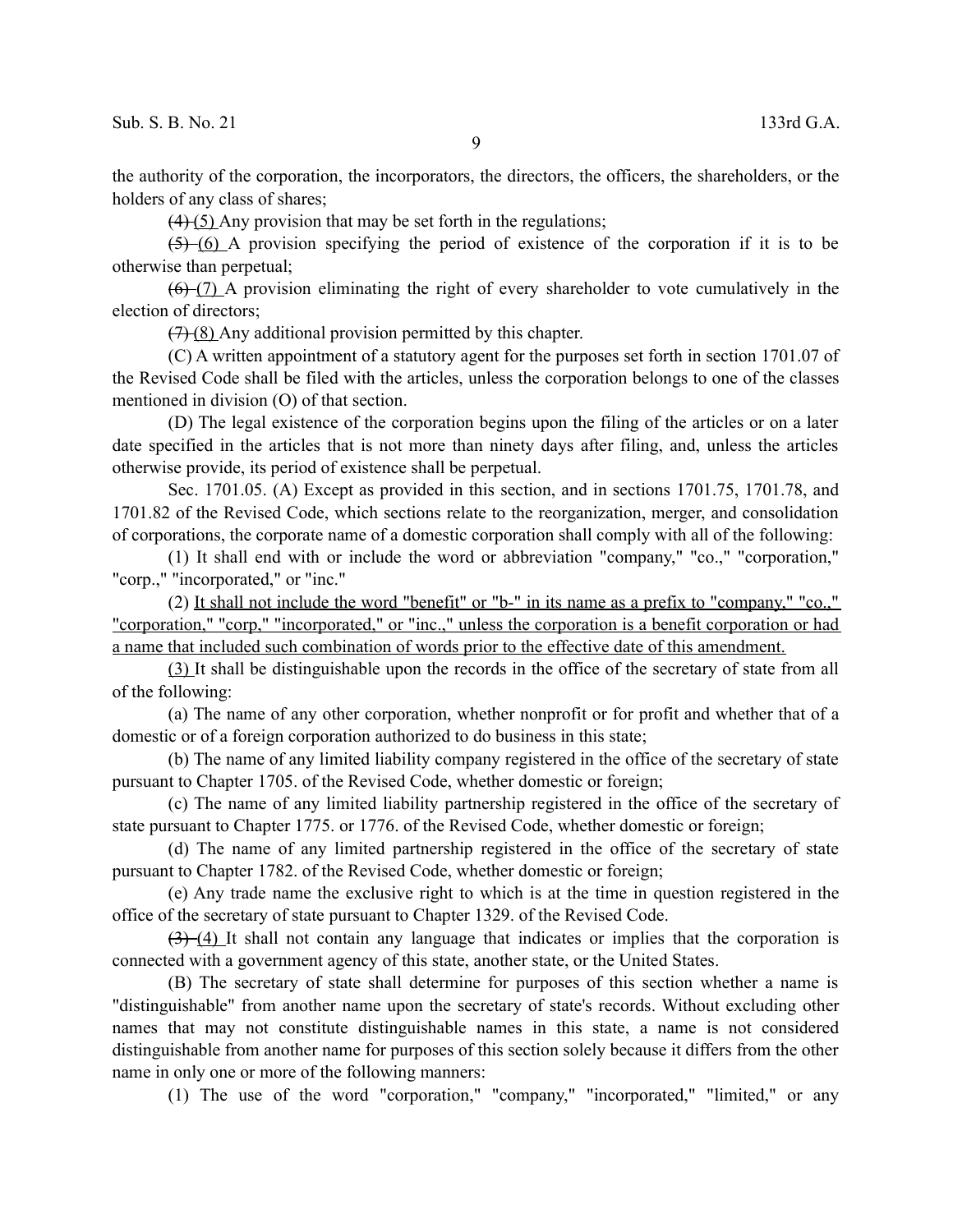abbreviation of any of those words;

(2) The use of any article, conjunction, contraction, abbreviation, or punctuation;

(3) The use of a different tense or number of the same word.

(C) A corporation may apply to the secretary of state for authorization to use a name that is not distinguishable upon the secretary of state's records from the name of any other corporation, limited liability company, limited liability partnership, or limited partnership, or from a registered trade name, if there also is filed in the office of the secretary of state, on a form prescribed by the secretary of state, the consent of the other entity or, in the case of a registered trade name, the person in whose name is registered the exclusive right to use the name, which consent is evidenced in a writing signed by any authorized officer or any authorized representative of the other entity or person.

(D) In case of judicial sale or judicial transfer, by sale or transfer of good will or otherwise, of the right to use the name of a corporation, whether nonprofit or for profit, and whether that of a domestic corporation or of a foreign corporation authorized to exercise its corporate privileges in this state or to do business in this state, the secretary of state, at the instance of the purchaser or transferee of such right, shall accept for filing articles of a corporation with a name the same as or similar to the name of such other corporation, if there also is filed in the office of the secretary of state a certified copy of the decree or order of court confirming or otherwise evidencing the purchase or transfer.

(E) Any person who wishes to reserve a name for a proposed new corporation, or any corporation intending to change its name, may submit to the secretary of state a written application, on a form prescribed by the secretary of state, for the exclusive right to use a specified name as the name of a corporation. If the secretary of state finds that, under this section, the specified name is available for such use, the secretary of state shall file the application and, from the date of the filing, the applicant shall have the exclusive right for one hundred eighty days to use the specified name as the name of a corporation, counting the date of such filing as the first of one hundred eighty days. The right so obtained may be transferred by the applicant or other holder thereof by the filing in the office of the secretary of state of a written transfer, on a form prescribed by the secretary of state, stating the name and address of the transferee.

Sec. 1701.38. (A) At the annual meeting of shareholders, or the meeting held in lieu of it, every corporation, except a banking corporation, shall lay before the shareholders financial statements, which may be consolidated, and, as applicable, written statements or reports, consisting of:

(1) A balance sheet containing a summary of the assets, liabilities, stated capital, if any, and surplus (showing separately any capital surplus arising from unrealized appreciation of assets, other capital surplus, and earned surplus) as of the end of the corporation's most recent fiscal year, except that, if consolidated financial statements are laid before the shareholders, the consolidated balance sheet shall show separately or disclose by a note the amount of consolidated surplus that does not constitute under the Revised Code earned surplus of the corporation or any of its subsidiaries and that is not classified as stated capital or capital surplus on the consolidated balance sheet;

(2) A statement of profit and loss and surplus, including a summary of profits, dividends or distributions paid, and other changes in the surplus accounts, for the period commencing with the date marking the end of the period for which the last preceding statement of profit and loss required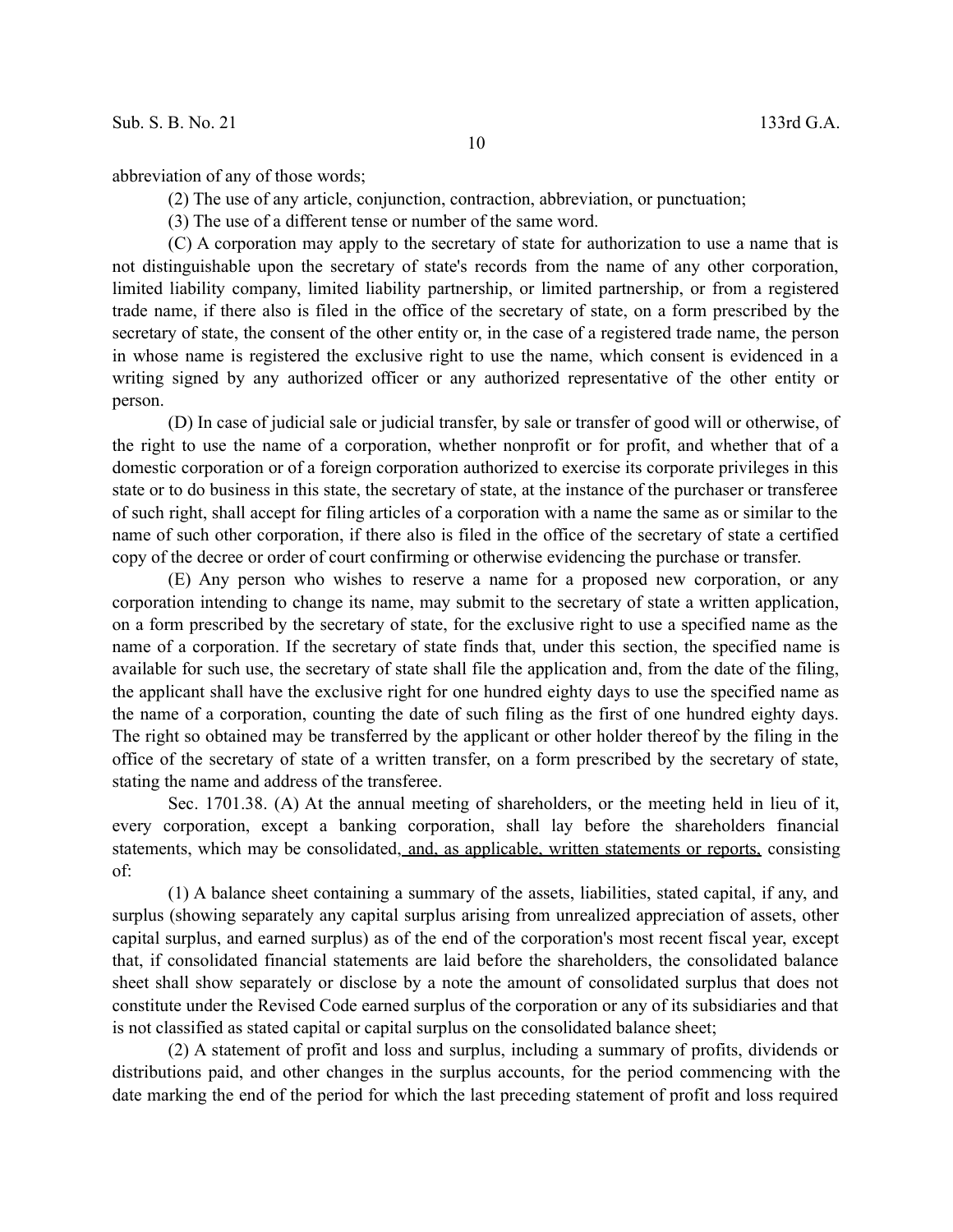under this section was made and ending with the date of the balance sheet or, in the case of the first statement of profit and loss, for the period commencing with the date of incorporation of the corporation and ending with the date of the balance sheet;

(3) If the corporation is a benefit corporation, any written statement or report required by the articles, regulations, or a written agreement of the benefit corporation concerning the beneficial purposes of the benefit corporation and the activities of the benefit corporation toward those beneficial purposes and related provisions set forth in the corporation's articles.

(B) The financial statements shall have appended to them an opinion signed by the president or a vice-president or the treasurer or an assistant treasurer of the corporation or by a public accountant or firm of public accountants to the effect that the financial statement presents fairly the financial position of the corporation and the results of its operations in conformity with generally accepted accounting principles applied on a basis consistent with that of the preceding period, or to the effect that the financial statements have been prepared on the basis of accounting practices and principles that are reasonable in the circumstances.

(C) Upon request of any shareholder made in writing or by any other means of communication authorized by the corporation prior to the date of the meeting described in division  $(A)$  of this section, the corporation shall send a copy of the any financial statements, written statements, and reports, as applicable, laid or to be laid before the shareholders at the meeting to the shareholder by mail, overnight delivery service, or any other means of communication authorized by the shareholder to whom the copy is sent on or before the later of the following:

(1) The fifth day after the receipt of the written request;

(2) The earlier of the following:

(a) The fifth day before the date of the meeting;

(b) The fifth day after the expiration of four months from the date of the balance sheet described in division (A)(1) of this section.

(D) If the meeting described in division (A) of this section is to be held solely by means of communications equipment, the corporation shall make the financial statements, written statements, and reports described in that division, as applicable, open to the examination of any shareholder or proxyholder during the whole time of the meeting on a reasonably accessible electronic network. The directors may adopt guidelines and procedures to permit the corporation to verify that any person accessing the financial statements, written statements, or reports is a shareholder or proxyholder.

Sec. 1701.59. (A) Except where the law, the articles, or the regulations require action to be authorized or taken by shareholders, all of the authority of a corporation shall be exercised by or under the direction of its directors. For their own government, the directors may adopt bylaws that are not inconsistent with the articles or the regulations. The selection of a time frame for the achievement of corporate goals shall be the responsibility of the directors.

(B) A director shall perform the director's duties as a director, including the duties as a member of any committee of the directors upon which the director may serve, in good faith, in a manner the director reasonably believes to be in or not opposed to the best interests of the corporation, and with the care that an ordinarily prudent person in a like position would use under similar circumstances. A director serving on a committee of directors is acting as a director.

(C) In performing a director's duties, a director is entitled to rely on information, opinions,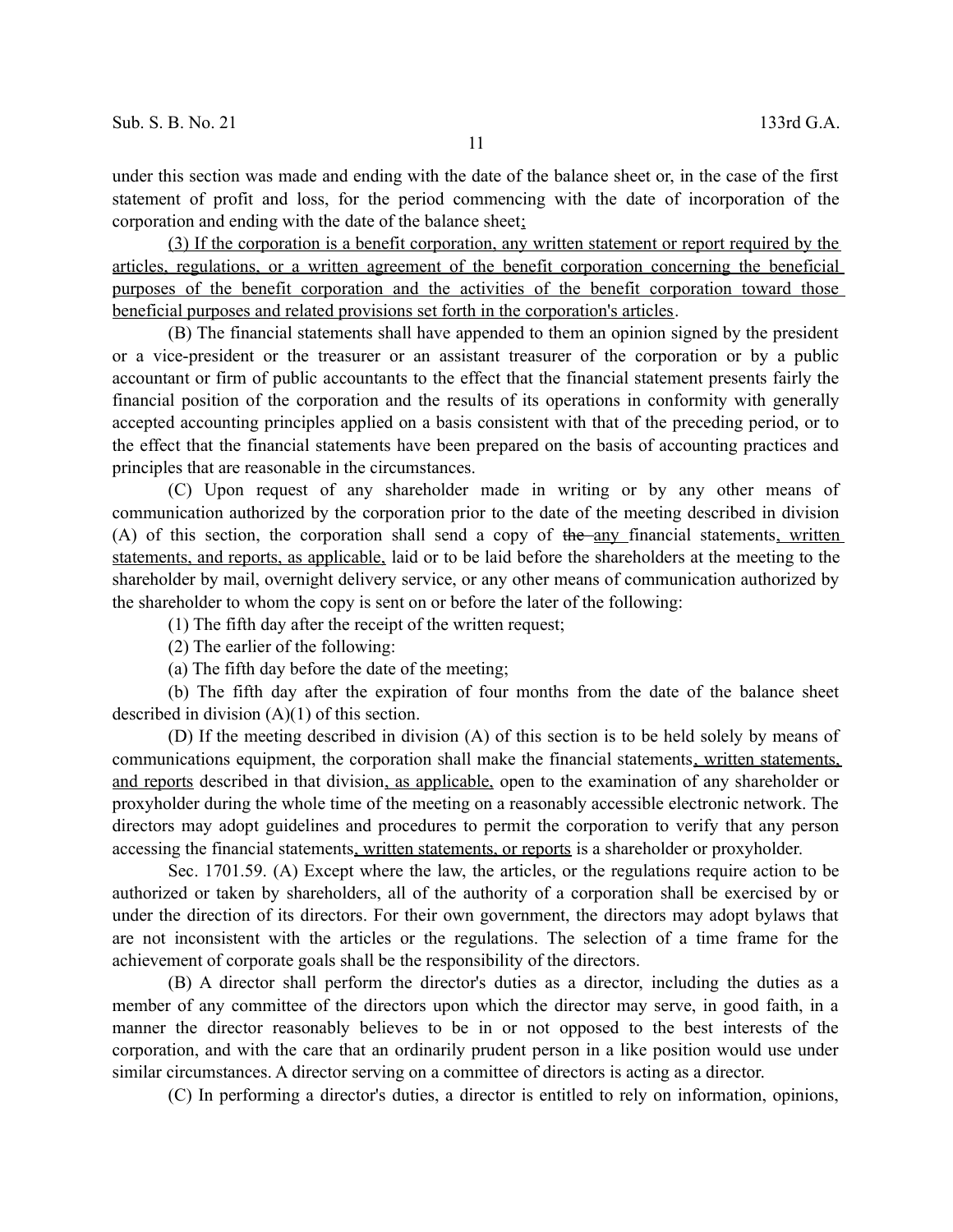reports, or statements, including financial statements and other financial data, that are prepared or presented by any of the following:

(1) One or more directors, officers, or employees of the corporation who the director reasonably believes are reliable and competent in the matters prepared or presented;

(2) Counsel, public accountants, or other persons as to matters that the director reasonably believes are within the person's professional or expert competence;

(3) A committee of the directors upon which the director does not serve, duly established in accordance with a provision of the articles or the regulations, as to matters within its designated authority, which committee the director reasonably believes to merit confidence.

(D) For purposes of division (B) of this section, the following apply:

(1) A director shall not be found to have violated the director's duties under division (B) of this section unless it is proved by clear and convincing evidence that the director has not acted in good faith, in a manner the director reasonably believes to be in or not opposed to the best interests of the corporation, or with the care that an ordinarily prudent person in a like position would use under similar circumstances, in any action brought against a director, including actions involving or affecting any of the following:

(a) A change or potential change in control of the corporation, including a determination to resist a change or potential change in control made pursuant to division (F)(7) of section 1701.13 of the Revised Code;

(b) A termination or potential termination of the director's service to the corporation as a director;

(c) The director's service in any other position or relationship with the corporation.

(2) A director shall not be considered to be acting in good faith if the director has knowledge concerning the matter in question that would cause reliance on information, opinions, reports, or statements that are prepared or presented by the persons described in divisions  $(C)(1)$  to  $(3)$  of this section to be unwarranted.

(3) A director's duties under division (B) of this section are not owed by a director of a benefit corporation to a person who is a beneficiary of a beneficial purpose of the benefit corporation based solely on the status of that person as a beneficiary.

(4) Nothing contained in this division limits relief available under section 1701.60 of the Revised Code.

(E) A director shall be liable in damages for any action that the director takes or fails to take as a director only if it is proved by clear and convincing evidence in a court of competent jurisdiction that the director's action or failure to act involved an act or omission undertaken with deliberate intent to cause injury to the corporation or undertaken with reckless disregard for the best interests of the corporation. Nothing contained in this division affects the liability of directors under section 1701.95 of the Revised Code or limits relief available under section 1701.60 of the Revised Code. This division does not apply if, and only to the extent that, at the time of a director's act or omission that is the subject of complaint, the articles or the regulations of the corporation state by specific reference to this division that the provisions of this division do not apply to the corporation.

(F) For purposes of this section, a director, in determining what the director reasonably believes to be in the best interests of the corporation, shall consider the interests of the corporation's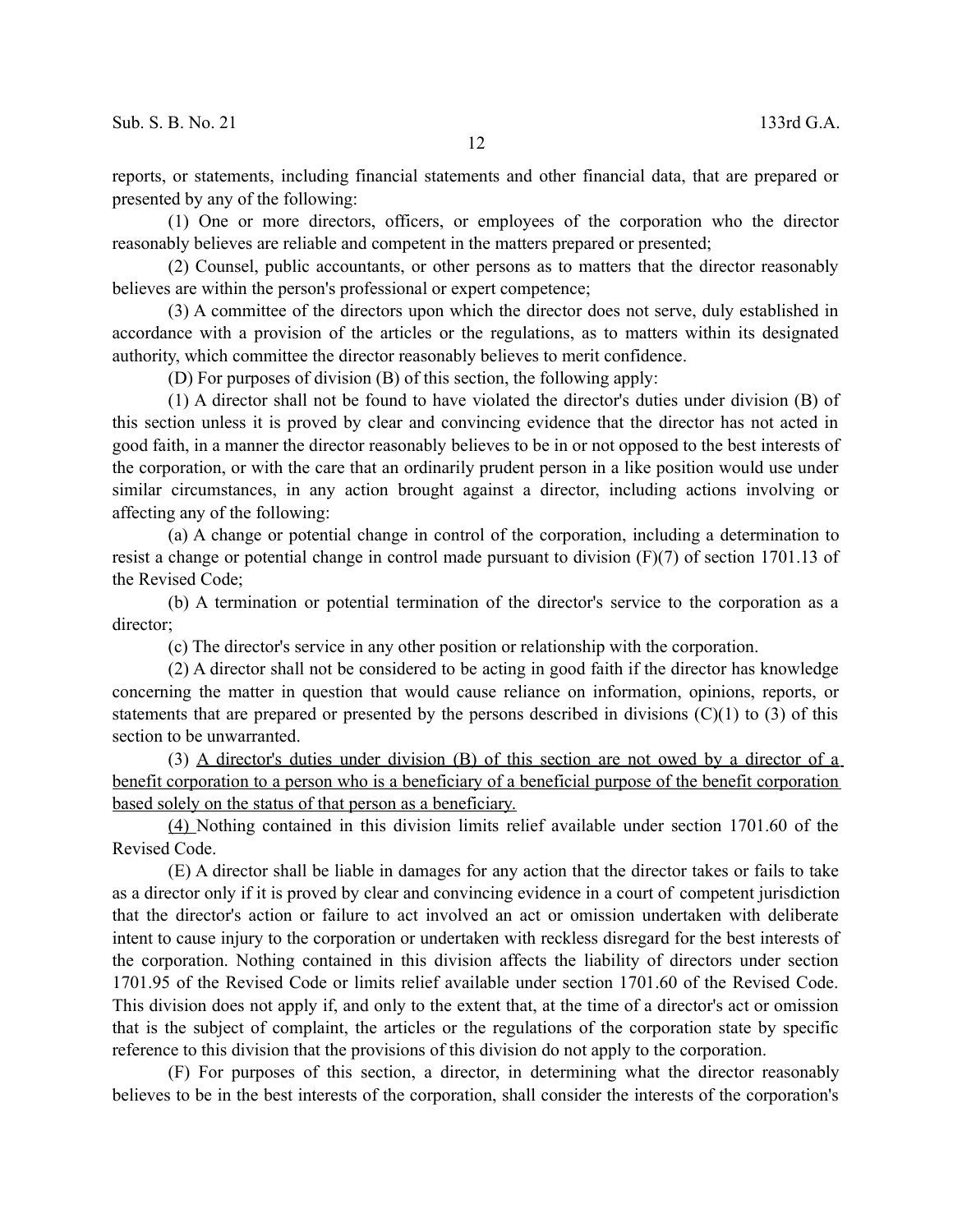shareholders and any beneficial purposes and related provisions set forth in the corporation's articles. The director shall consider any priority among purposes provided in the corporation's articles and shall consider any other method for balancing the purposes of the corporation that is set forth in the corporation's articles. In addition, the director may, in the director's discretion, may consider any of the following:

(1) The interests of the corporation's employees, suppliers, creditors, and customers;

(2) The economy of the state and nation;

(3) Community and societal considerations;

(4) The long-term as well as short-term interests of the corporation and its shareholders, including the possibility that these interests or any beneficial purpose set forth in the corporation's articles may be best served by the continued independence of the corporation.

(G) Nothing contained in division (D) or (E) of this section affects the duties of either of the following:

(1) A director who acts in any capacity other than the director's capacity as a director;

(2) A director of a corporation that does not have issued and outstanding shares that are listed on a national securities exchange or are regularly quoted in an over-the-counter market by one or more members of a national or affiliated securities association, who votes for or assents to any action taken by the directors of the corporation that, in connection with a change in control of the corporation, directly results in the holder or holders of a majority of the outstanding shares of the corporation receiving a greater consideration for their shares than other shareholders.

Sec. 1701.591. (A) In order to qualify as a close corporation agreement under this section, the agreement shall meet the following requirements:

(1) Every person who is a shareholder of the corporation at the time of the agreement's adoption, whether or not entitled to vote, shall have assented to the agreement in writing;

(2) The agreement shall be set forth in the articles, the regulations, or another written instrument;

(3) The agreement shall include a statement that it is to be governed by this section.

(B) A close corporation agreement that is not set forth in the articles or the regulations shall be entered in the record of minutes of the proceedings of the shareholders of the corporation and shall be subject to the provisions of division (C) of section 1701.92 of the Revised Code.

(C) Irrespective of any other provisions of this chapter, but subject to division (D)(2) of this section, a close corporation agreement may contain provisions, which shall be binding on the corporation and all of its shareholders, regulating any aspect of the internal affairs of the corporation or the relations of the shareholders among themselves, including the following:

(1) Regulation of the management of the business and affairs of the corporation;

(2) The right of one or more shareholders to dissolve the corporation at will or on the occurrence of a specified event or contingency;

(3) The obligation to vote the shares of a person as specified, or voting requirements, including the requirement of the affirmative vote or approval of all shareholders or of all directors, which voting requirements need not appear in the articles unless the close corporation agreement is set forth in the articles;

(4) The designation of the persons who shall be the officers or directors of the corporation;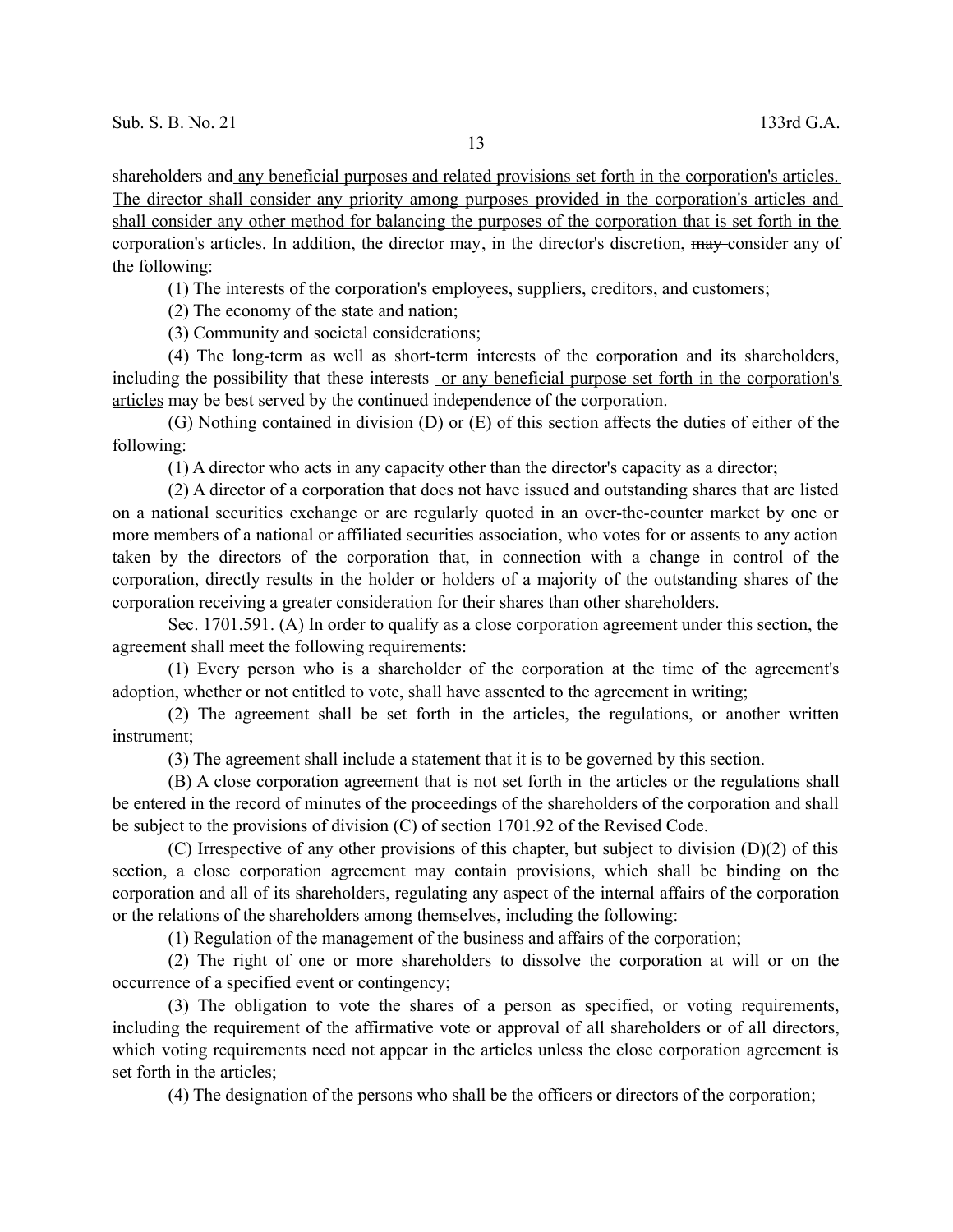(5) The authority of any individual who holds more than one office of the corporation to execute, acknowledge, or certify in more than one capacity any instrument required to be executed, acknowledged, or certified by the holders of two or more offices;

(6) The terms and conditions of employment of an officer or employee of the corporation without regard to the period of employment;

(7) The declaration and payment of dividends or distributions or the division of profits;

(8) Elimination of the board of directors, restrictions upon the exercise by directors of their authority, or delegation to one or more shareholders or other persons of all or part of the authority of the directors;

(9) Conferring on any shareholder or agent of a shareholder the absolute right, without the necessity of stating any purpose, to examine and copy during usual business hours any of the corporation's records or documents to which reference is made in section 1701.37 of the Revised Code;

(10) Prohibition of or limitation upon the issuance or sale by the corporation of any of its shares, including treasury shares, without the affirmative vote or approval of the holders of all or a proportion of the outstanding shares or unless other specified terms and conditions are met;

(11) Arbitration of issues on which the shareholders are deadlocked in voting power or on which the directors or other parties managing the corporation are deadlocked;

(12) Dispensing with the annual meeting of shareholders unless a shareholder, by written notice to the president or secretary either by personal delivery or by mail within thirty days after the end of the most recent fiscal year of the corporation, requests that the meeting be held.

(D) Except as may be necessary to give effect to divisions  $(C)(3)$ ,  $(5)$ ,  $(8)$ ,  $(9)$ , and  $(12)$  and division (I) of this section, any provision of a close corporation agreement that does either of the following shall be invalid:

(1) Eliminates the filing with the secretary of state of any document required under this chapter or changes the required form or content of the document;

(2) Waives or alters the effect of any of the provisions of section 1701.03, 1701.18, 1701.24, 1701.25, 1701.30, 1701.31, 1701.32, 1701.33, 1701.35, 1701.37, 1701.38, 1701.39, 1701.591, 1701.91, 1701.93, 1701.94, 1701.95, or the first sentence of section 1701.64 of the Revised Code.

Unless otherwise provided in the close corporation agreement, the invalidity of a provision pursuant to this division does not affect the validity of the remainder of the agreement.

Any certificate that is required to be filed with the secretary of state with respect to the authorization or taking of any action pursuant to a close corporation agreement that would not be permitted under this chapter in the absence of division (C) of this section shall recite the existence of a close corporation agreement that authorizes the action.

 $(E)(1)$  Except as provided in division  $(E)(2)$  of this section, a close corporation agreement may be amended or terminated by the affirmative vote or written consent of the holders, then parties to the close corporation agreement, of all of the outstanding shares of each class or, as may be provided by the close corporation agreement, of the holders, then parties to the close corporation agreement, of a proportion of not less than four-fifths of the outstanding shares of each class. If a close corporation agreement is amended or terminated by the written consent of the holders of fewer than all of the shares, the secretary of the corporation shall mail a copy of the amendment or a notice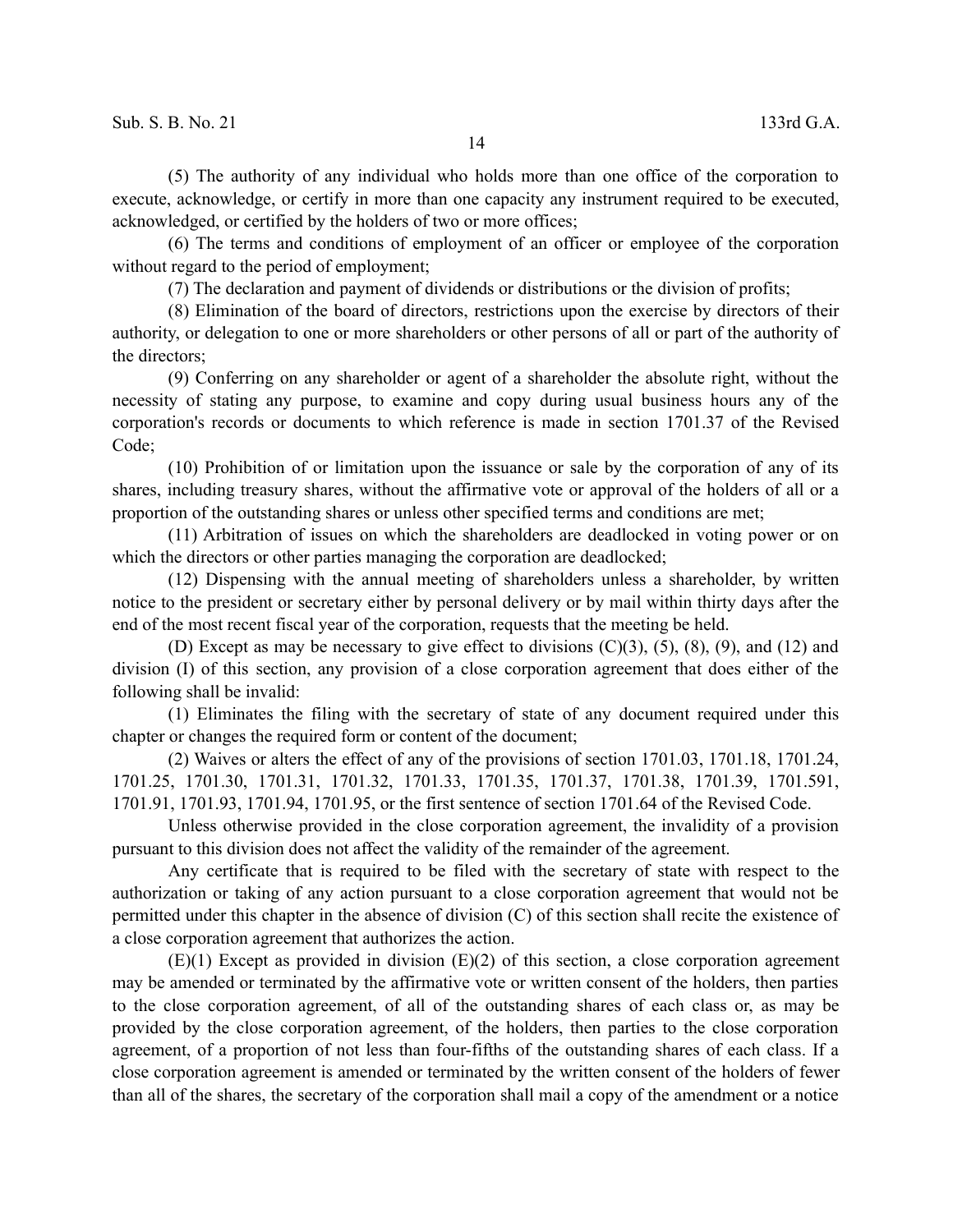of the termination to each shareholder who did not so consent. If a close corporation agreement set forth in the articles is amended, the amendment shall not be effective unless it is filed as an amendment to the articles pursuant to section 1701.73 of the Revised Code. No corporation with respect to which a close corporation agreement is in effect shall cause to occur any of the actions described in division  $(I)(1)(a)$ , (b), or (c) of this section unless the action has been authorized by the affirmative vote or written consent of the holders, then parties to the close corporation agreement, of that proportion of shares of each class that is required to terminate the close corporation agreement.

(2) A close corporation agreement that was in existence on December 31, 1993, and that did not specify on that date and that has not specified since that date the proportion of shares required to amend or terminate the close corporation agreement may be amended or terminated by the affirmative vote or written consent of the holders, then parties to the close corporation agreement, of four-fifths of the outstanding shares of each class.

(F) No close corporation agreement is invalid among the parties or in respect of the corporation on any of the following grounds:

(1) The agreement is an attempt to treat the corporation as if it were a partnership or to arrange the relationship of the parties in a manner that would be appropriate only among partners;

(2) The agreement provides for the conduct of the affairs of a corporation or relations among shareholders in any manner that would be inappropriate or unlawful under provisions of this chapter other than those set forth in division  $(D)(2)$  of this section or under other applicable law;

(3) The agreement interferes with the authority or discretion of the directors;

(4) The agreement has not been filed with the minutes as required by division (B) of this section.

(G) If a close corporation agreement provides that there shall be no board of directors, both of the following apply:

(1) The shareholders, for the purposes of any statute or rule of law relating to corporations, are deemed to be the directors and to have all of the liabilities, immunities, defenses, and indemnifications of directors with respect to any action or inaction of the corporation, except that any shareholder who is not permitted by the articles, the regulations, or the close corporation agreement to vote on or assent to an action or assent to an inaction shall not be liable as a director with respect to the action or inaction.

(2) Except to the extent that the voting rights of the shares of a class are increased, limited, or denied by the articles, the regulations, or the close corporation agreement, each outstanding share regardless of class shall entitle its holder to one vote on each matter, including any matter normally voted on by directors, that is properly submitted to the shareholders for their vote, consent, waiver, release, or other action.

(H) The existence of a close corporation agreement shall be noted conspicuously on the face or the back of every certificate for shares of the corporation and a purchaser or transferee of shares represented by a certificate on which such a notation so appears shall be conclusively considered to have taken delivery with notice of the close corporation agreement. Any transferee of shares by gift, bequest, or inheritance and any purchaser or transferee of shares with knowledge or notice of a close corporation agreement is bound by the agreement and shall be considered to be a party to the agreement.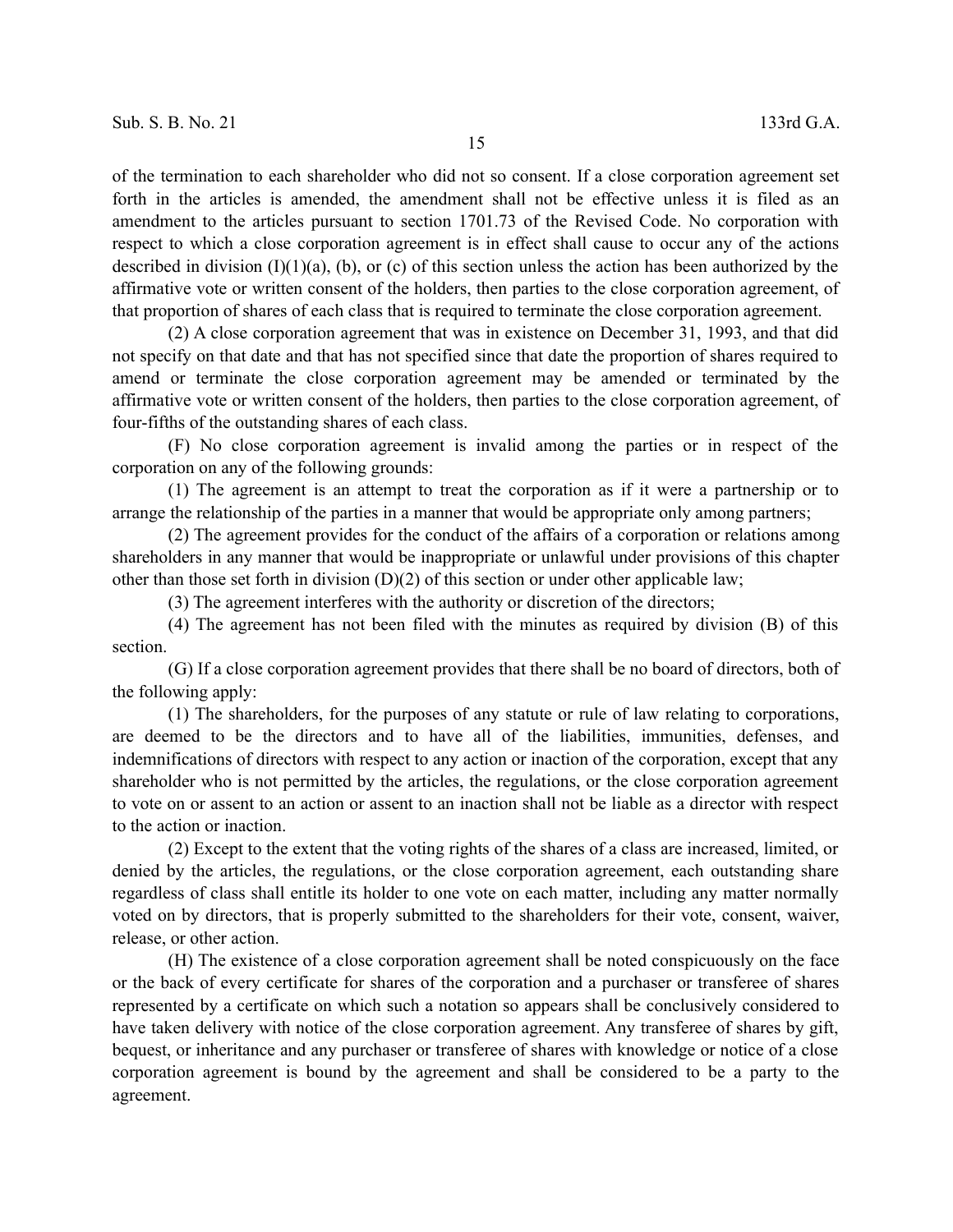(I)(1) A close corporation agreement becomes invalid under any of the following circumstances:

(a) Shares of the corporation are listed on a national securities exchange.

(b) Shares of the corporation are registered under section  $12(g)$  of the "Securities Exchange" Act of 1934," 48 Stat. 892, 15 U.S.C. 781, as amended.

(c) Shares of the corporation have been included in a registration statement that has become effective pursuant to the "Securities Act of 1933," 84 Stat. 74, 15 U.S.C. 77a-77aa, and the corporation is required to file periodic reports and information pursuant to section 15(d) of the "Securities Exchange Act of 1934," 48 Stat. 892, 15 U.S.C. 77m, as amended.

(d) Shares of the corporation are transferred or issued to a person who takes delivery of the certificate for the shares other than by gift, bequest, or inheritance and without knowledge or notice of the close corporation agreement; that person delivers to the corporation a written rejection of the close corporation agreement within ninety days after the date on which that person first received notice of the existence of the close corporation agreement or within three years of the date of transfer or issuance, whichever is earlier; and the corporation does not offer in writing, within thirty days after the date on which the corporation received the written rejection, to purchase the shares from that person for the full amount paid for the shares, or, having made an offer to purchase the shares for that amount, the corporation, upon that person's acceptance of the offer, does not purchase the shares in accordance with division  $(I)(3)$  of this section.

(2) A close corporation agreement does not become invalid and the person to whom the shares are transferred or issued is not entitled to any payment from the corporation pursuant to division (I)(3) of this section if both of the following apply:

(a) Shares of the corporation are transferred or issued to a person who takes delivery of the certificate for the shares other than by gift, bequest, or inheritance and without knowledge or notice of the close corporation agreement;

(b) That person does either of the following:

(i) Fails to deliver a written rejection of the close corporation agreement to the corporation within ninety days after the date on which that person first received notice of the existence of the close corporation agreement or within three years of the date of transfer or issuance, whichever is earlier;

(ii) Fails, within thirty days after the date on which that person receives a written offer by the corporation to purchase the shares from that person for the full amount paid for the shares, to accept the offer.

(3) If shares of a corporation are transferred or issued to a person who takes delivery of the certificate for the shares other than by gift, bequest, or inheritance and without knowledge or notice of the close corporation agreement and that person accepts an offer by the corporation to purchase the shares, the corporation shall pay to that person the full amount paid for the shares within seven days after that person delivers to the corporation the certificate for the shares and proof of payment of the amount paid for the shares. If the amount paid for the shares included property other than cash, the corporation, at its option, may return the property to that person or may pay to that person cash in an amount equal to the fair market value of the property on the date of transfer or issuance of the shares, as determined in good faith by the corporation. A shareholder who transfers shares to a person who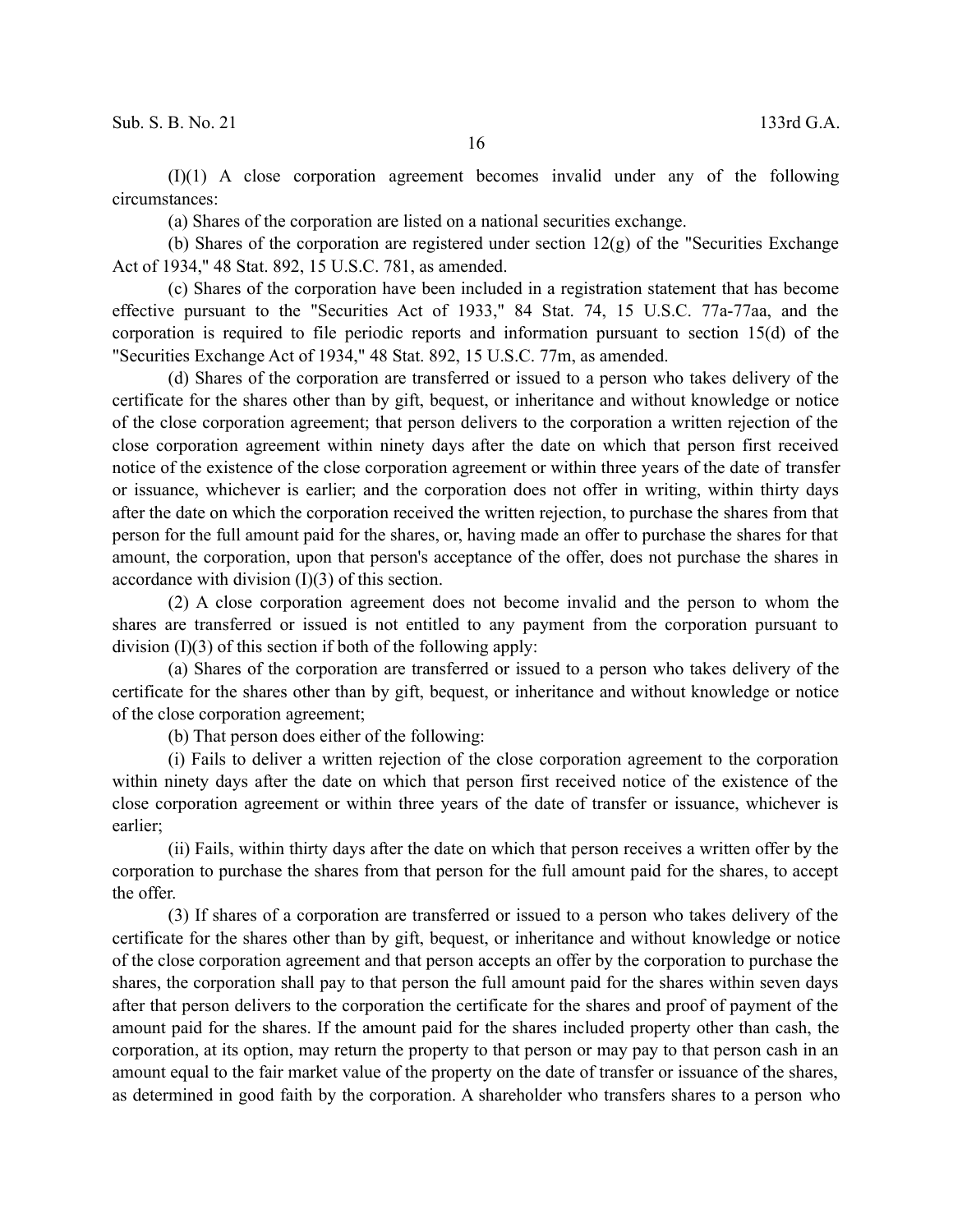takes delivery of the certificate for the shares other than by gift, bequest, or inheritance and without knowledge or notice of the close corporation agreement is liable to the corporation, upon the corporation's written demand made upon the shareholder within ninety days after the date on which the corporation made payment for the shares, for the full amount that the corporation paid for the shares. Upon receiving payment in that amount from the shareholder, the corporation shall transfer the shares to the shareholder.

(4) In the event of the invalidity of a close corporation agreement and unless otherwise provided in the close corporation agreement, any provision contained in the close corporation agreement that would not be invalid under any other section of this chapter or under other applicable law remains valid and binding on the parties to the close corporation agreement.

Any officer of the corporation who learns of the occurrence of any event causing the invalidity of the close corporation agreement shall immediately give written notice of the invalidity to all of the shareholders.

If a close corporation agreement set forth in the articles of the corporation is terminated or becomes invalid, the officers of the corporation shall promptly sign and file the certificate of amendment prescribed by section 1701.73 of the Revised Code, setting forth the reason for the termination or invalidity and deleting the close corporation agreement from the articles. If the officers fail to execute and file the certificate within thirty days after the occurrence of the event giving rise to the termination or invalidity, the certificate may be signed and filed by any shareholder and shall set forth a statement that the person signing the certificate is a shareholder and is filing the certificate because of the failure of the officers to do so.

(J) A close corporation agreement, in the sound discretion of a court exercising its equity powers, is enforceable by injunction, specific performance, or other relief that the court may determine to be fair and appropriate.

(K) This section shall not be construed as prohibiting any other lawful agreement among two or more shareholders.

(L) No corporation with respect to which a close corporation agreement is in effect, shall issue shares in uncertificated form, and any provision of the articles or regulations or any resolution of the directors of such a corporation, providing for the issuance of shares in uncertificated form, shall be ineffective during any period in which a close corporation agreement is in effect. The adoption of a close corporation agreement shall act as a transfer instruction to the corporation to replace uncertificated securities with appropriate certificated securities.

(M) If the annual meeting of the shareholders is dispensed with in accordance with a provision in the close corporation agreement authorized by division  $(C)(12)$  of this section, the annual financial statements and any written statements or reports required by section 1701.38 of the Revised Code shall be delivered to each shareholder on or before the last date upon which the annual meeting otherwise could have been held.

(N) The amendments to this section that are effective April 4, 1985, are remedial in nature and apply to all close corporation agreements created on or after November 17, 1981. The amendments to this section that are effective December 31, 1993, are remedial in nature and, except as those amendments otherwise provide, apply to all close corporation agreements created on or after November 17, 1981.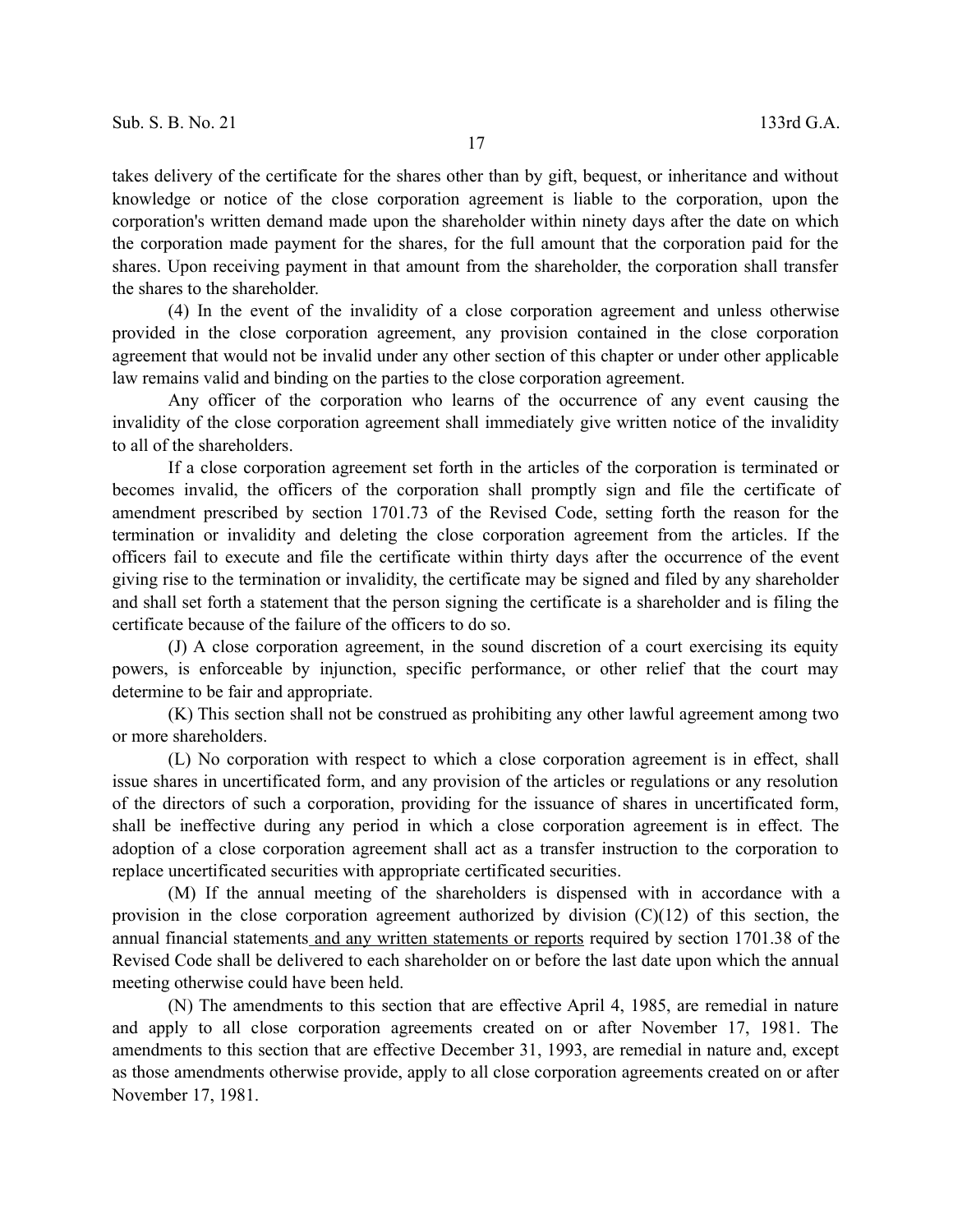Sec. 1701.94. (A) Every corporation that fails to:

(1) Keep the books of account, minutes of proceedings, or records of shareholders as required by section 1701.37 of the Revised Code;

(2) Comply with division (C) of section 1701.11 of the Revised Code with respect to mailing a copy of an amendment to, or copy of new, regulations;

(3) Perform the obligation imposed on it by division (C) of section 1701.25 of the Revised Code;

(4) Send to any shareholder making written request therefor, within the period provided for in division (C) of section 1701.38 of the Revised Code, a copy of the any financial statement, written statement, or report, as applicable, referred to in that section;

(5) Lay before the shareholders or make available in the manner provided for in division (D) of section 1701.38 of the Revised Code at a proper meeting of shareholders, upon request of any shareholder at such meeting, such financial statement, written statement, or report, as applicable;

(6) Produce at a meeting of shareholders, upon request of any shareholder at such meeting, the list or lists of shareholders required by section 1701.37 of the Revised Code; shall be subject to a forfeiture of one hundred dollars and in cases under paragraphs (1), (2), (3), and (4) to a further forfeiture of ten dollars for every day that such failure continues, beginning, in cases under paragraphs (1) or (2), with the fifth day after written request by a shareholder that the corporation comply with said respective paragraphs, and in cases under paragraphs (3) and (4) beginning with the day following the day on which the corporation becomes delinquent in complying with said paragraph, which amount shall be paid to every shareholder making such request. The right of a shareholder to enforce any such forfeiture is in addition to all other remedies.

(B) If any officer charged with one of the duties specified in division (A) of this section fails to perform such duty after written request by any shareholder, the officer shall be subject to a forfeiture of one hundred dollars, and to the further forfeiture of ten dollars for every day that such default continues, beginning in cases under paragraphs (1), (2), (3), and (4) of division (A) on the same respective days as are provided for in division (A), which amount shall be paid to each shareholder making such request. The right of each shareholder to enforce any such forfeiture is in addition to all other remedies.

(C) The court in which an action is brought to enforce any forfeiture under this section may reduce, remit, or suspend such forfeiture on such terms as it deems reasonable when it appears that the failure was excusable or that the imposition of the full forfeiture would be unreasonable or unjust.

 Sec. 1701.96. (A) A benefit corporation owes no duty to a person who is a beneficiary of a beneficial purpose of the benefit corporation based solely on the status of that person as a beneficiary.

 (B) A benefit corporation is not liable in monetary damages for any failure to seek, achieve, or comply with any beneficial purpose of the benefit corporation set forth in the articles of the corporation.

 (C) An action to require a benefit corporation to comply with a beneficial purpose set forth in its articles may be brought only by the benefit corporation or in a derivative action on behalf of the benefit corporation by any of the following:

(1) A director of the corporation;

(2) Persons who, in the aggregate, hold twenty-five per cent of all shares outstanding and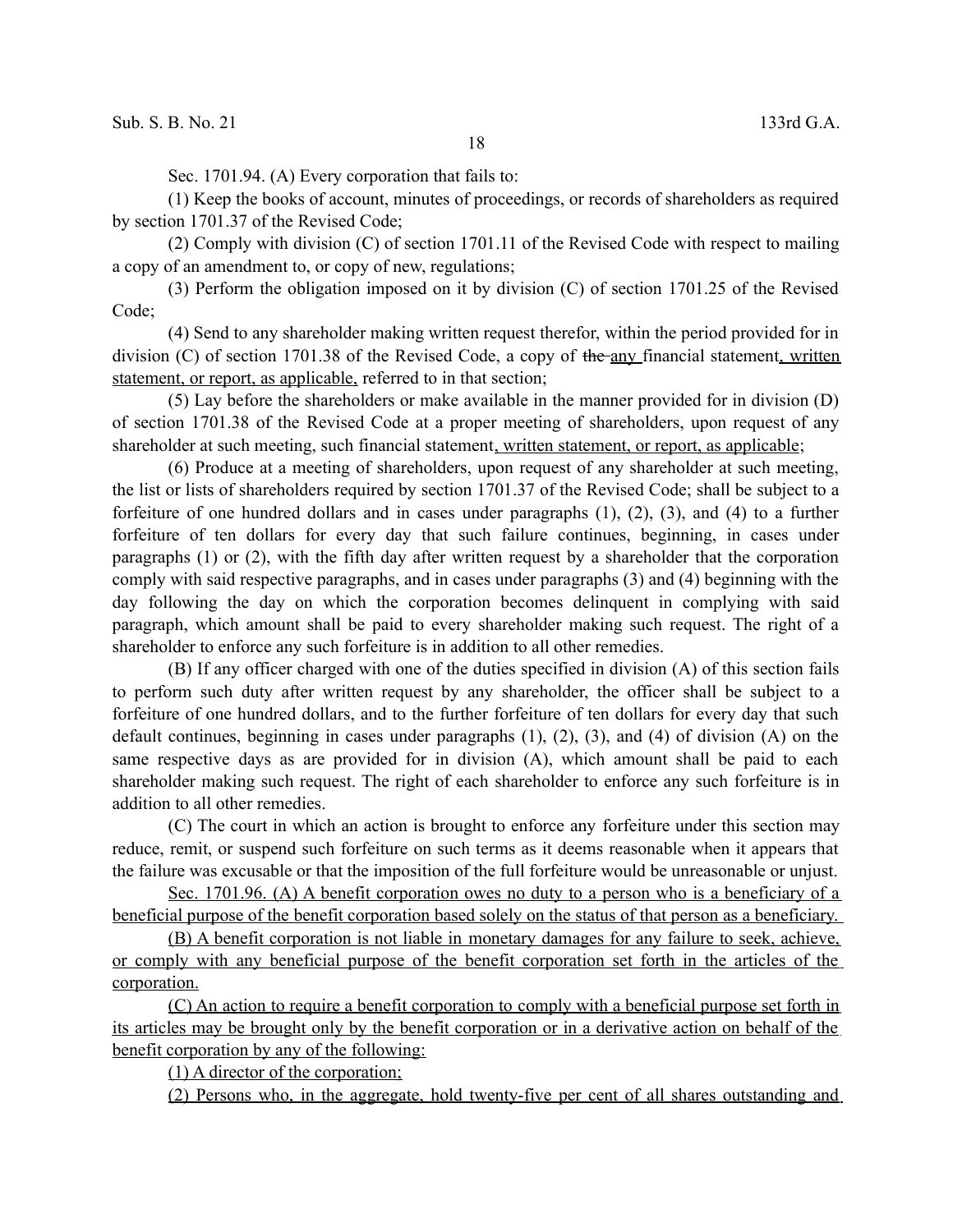entitled to vote at a meeting of the shareholders, unless the articles, the regulations adopted by the shareholders, or the regulations adopted by the directors pursuant to division  $(A)(1)$  of section 1701.10 of the Revised Code prescribe a smaller proportion;

(3) If the benefit corporation has issued and has outstanding shares listed on a national securities exchange or regularly quoted in an over-the-counter market by one or more members of a national or affiliated securities association, persons who, in the aggregate, hold shares of at least two million dollars in market value;

(4) Any other person that the articles or regulations authorize to bring such an action.

(D) The provisions of divisions (B) and (C) of this section do not alter the obligation of a benefit corporation to comply with all laws otherwise applicable to a domestic corporation or contracts by which the benefit corporation is bound, and divisions (B) and (C) of this section shall not limit or restrict the imposition of any remedy available under such otherwise applicable laws or contracts.

SECTION 2. That existing sections 1701.01, 1701.03, 1701.04, 1701.05, 1701.38, 1701.59, 1701.591, and 1701.94 of the Revised Code are hereby repealed.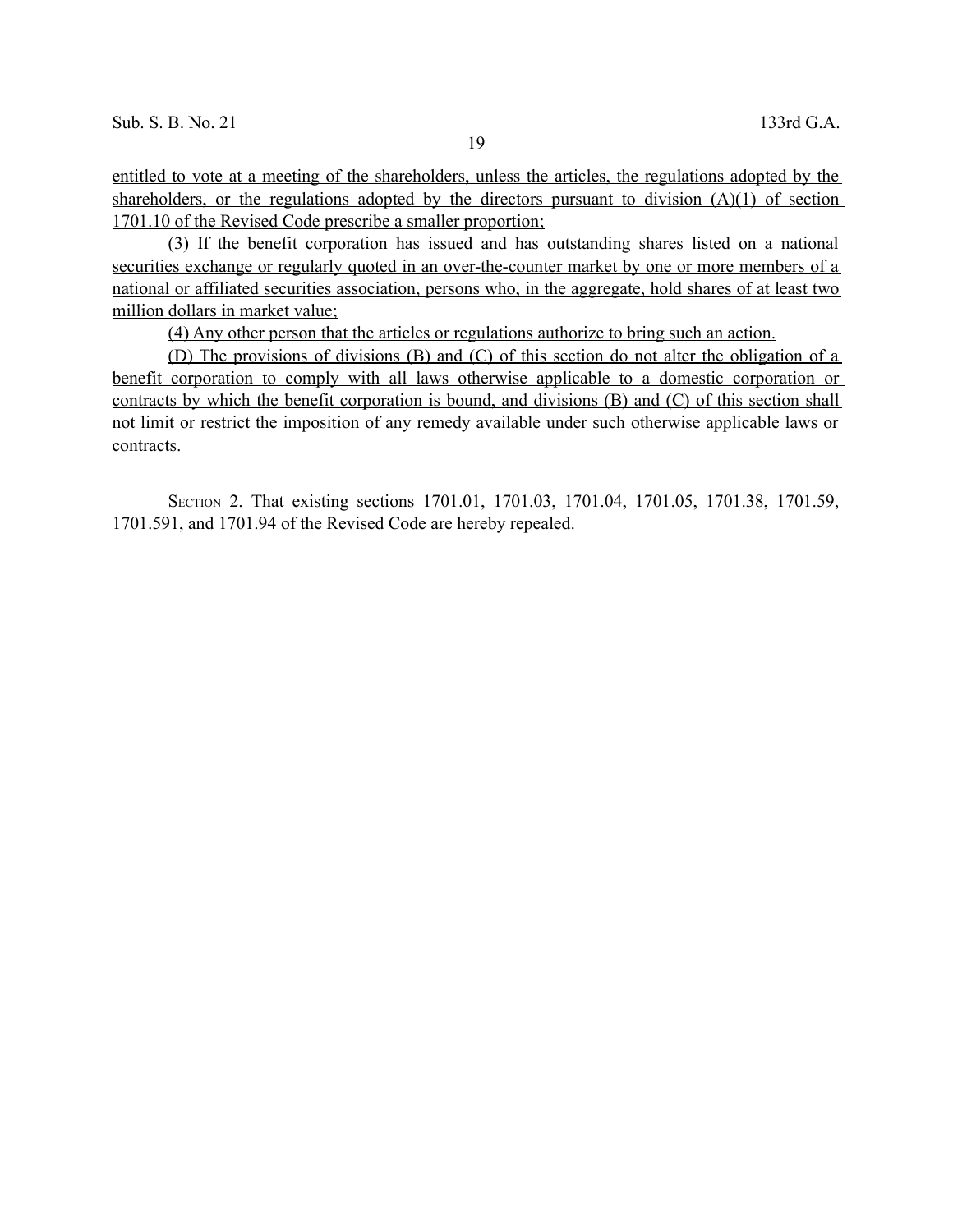Sub. S. B. No. 21 133rd G.A.

*Speaker \_\_\_\_\_\_\_\_\_\_\_\_\_\_\_\_\_\_\_ of the House of Representatives.*

*President \_\_\_\_\_\_\_\_\_\_\_\_\_\_\_\_\_\_\_ of the Senate.*

Passed \_\_\_\_\_\_\_\_\_\_\_\_\_\_\_\_\_\_\_\_\_\_\_\_, 20\_\_\_\_

Approved \_\_\_\_\_\_\_\_\_\_\_\_\_\_\_\_\_\_\_\_\_\_\_\_, 20\_\_\_\_

*Governor.*